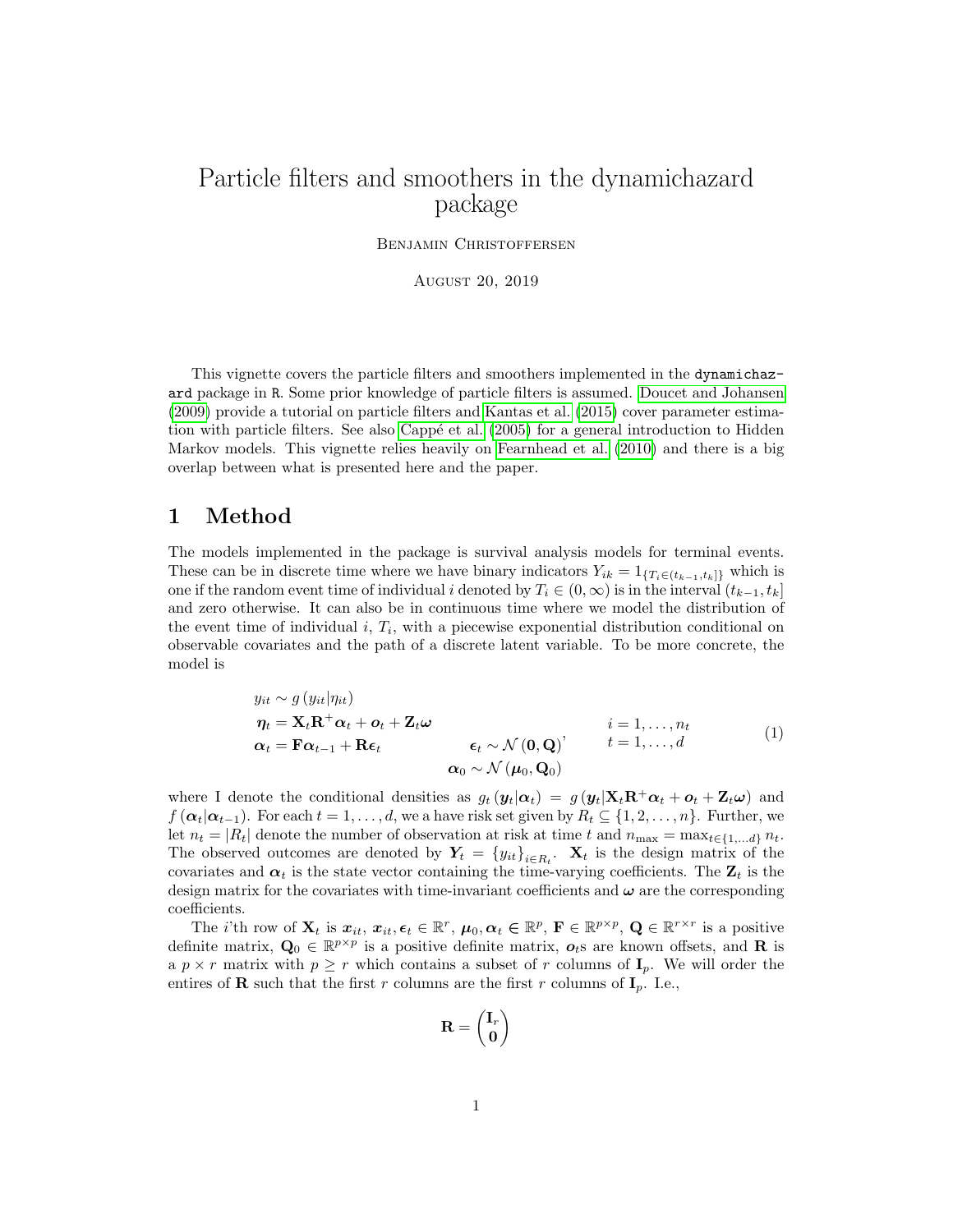Superscript + denotes the Moore-Penrose inverse,  $\mathbf{R}^+ = \mathbf{R}^\top$  and  $\mathbf{R}$  is left inverse (i.e.,  $\mathbf{R}^\top \mathbf{R} = \mathbf{I}_r$ ).  $\mathbf{R} \mathbf{R}^\top$  is a  $p \times p$  diagonal matrix where the r first diagonal entries has value 1 and the rest of the diagonal entries are zero. The data sets we are working with have  $n_{\text{max}} \gg p \ge r$  (e.g.  $n_{\text{max}} = 1000$  and  $r = 5$ ). We let

$$
\pmb{\xi}_t = \mathbf{R}^+ \pmb{\alpha}_t
$$

The above allows us to have an oth order vector autoregressions,  $VAR (o)$ , by settings

$$
\alpha_t = (\xi_t, \xi_{t-1}, \dots, \xi_{t-o+1})
$$
\n
$$
\mathbf{F} = \begin{pmatrix}\n\mathbf{F}_1 & \cdots & \cdots & \mathbf{F}_{o-1} & \mathbf{F}_o \\
\mathbf{I}_r & \mathbf{0} & \cdots & \mathbf{0} & \mathbf{0} \\
\mathbf{0} & \mathbf{I}_r & \ddots & \vdots & \vdots \\
\vdots & \ddots & \ddots & \mathbf{0} & \mathbf{0} \\
\mathbf{0} & \cdots & \mathbf{0} & \mathbf{I}_r & \mathbf{0}\n\end{pmatrix}, \qquad \mathbf{F}_i \in \mathbb{R}^{r \times r}
$$

I will use a particle filter to get a discrete approximation of the conditional distribution of  $\alpha_1, \ldots, \alpha_d$  given the outcomes  $y_{1:d} = \{y_1, y_2, \ldots, y_d\}$  and use an EM-algorithm to estimate  $\mathbf{Q}, \boldsymbol{\omega}$ , and  $\boldsymbol{\mu}_0$ . One choice of smoother is shown in [Fearnhead et al. \(2010\)](#page-25-3) and another is the generalized two-filter smoother shown by [Briers et al. \(2009\)](#page-25-4). The rest of vignette is structured as follows: first I give a brief introduction to the implemented particle filters and smoothers. Then I cover what the effect is of some the arguments to particle functions in R in the packages. The implemented particle filter and smoother from [Fearnhead et al. \(2010\)](#page-25-3) is presented next, followed by the used EM-algorithm and the smoother suggested by [Briers](#page-25-4) [et al. \(2009\)](#page-25-4). The last section covers the implemented approximations of the gradient and observed information matrix.

#### 1.1 Overview

As a gentle introduction before the next sections, we will start by recalling an application of importance sampling, use this to motivate particle filtering, and give a brief idea of the implemented particle smoothers. Suppose we want to approximate a density  $c(x) = \zeta \tilde{c}(x)$ where we only know  $\tilde{c}(x)$  and not the normalization constant  $\zeta$ . One way to approximate this density is to

- sample  $x_1, x_2, \ldots, x_N$  from a distribution with density  $b(x)$ .
- Compute the unnormalized weights  $\bar{w}_i = \tilde{c}(x_i)/b(x_i)$ .
- Normalize the weights  $w_i = \bar{w}_i / \sum_{i=1}^N \bar{w}_i$ .

This gives us the following discrete approximation of the density

$$
c(x) \approx \sum_{i=1}^{N} w_i \delta_{x_i}(x)
$$

where  $\delta_x$  is the Dirac delta function which has unit point mass at x. This is directly applicable to the model in Equation [\(1\)](#page-0-0) as at time 1 we want to approximate

$$
p\left(\boldsymbol{\alpha}_1|\boldsymbol{y}_1\right) = \frac{g_1\left(\boldsymbol{y}_1|\boldsymbol{\alpha}_1\right)\int f\left(\boldsymbol{\alpha}_1|\boldsymbol{a}_0\right)\phi\left(\boldsymbol{a}_0|\boldsymbol{\mu}_0,\mathbf{Q}_0\right)\mathrm{d}\boldsymbol{a}_0}{p\left(\boldsymbol{y}_1\right)}
$$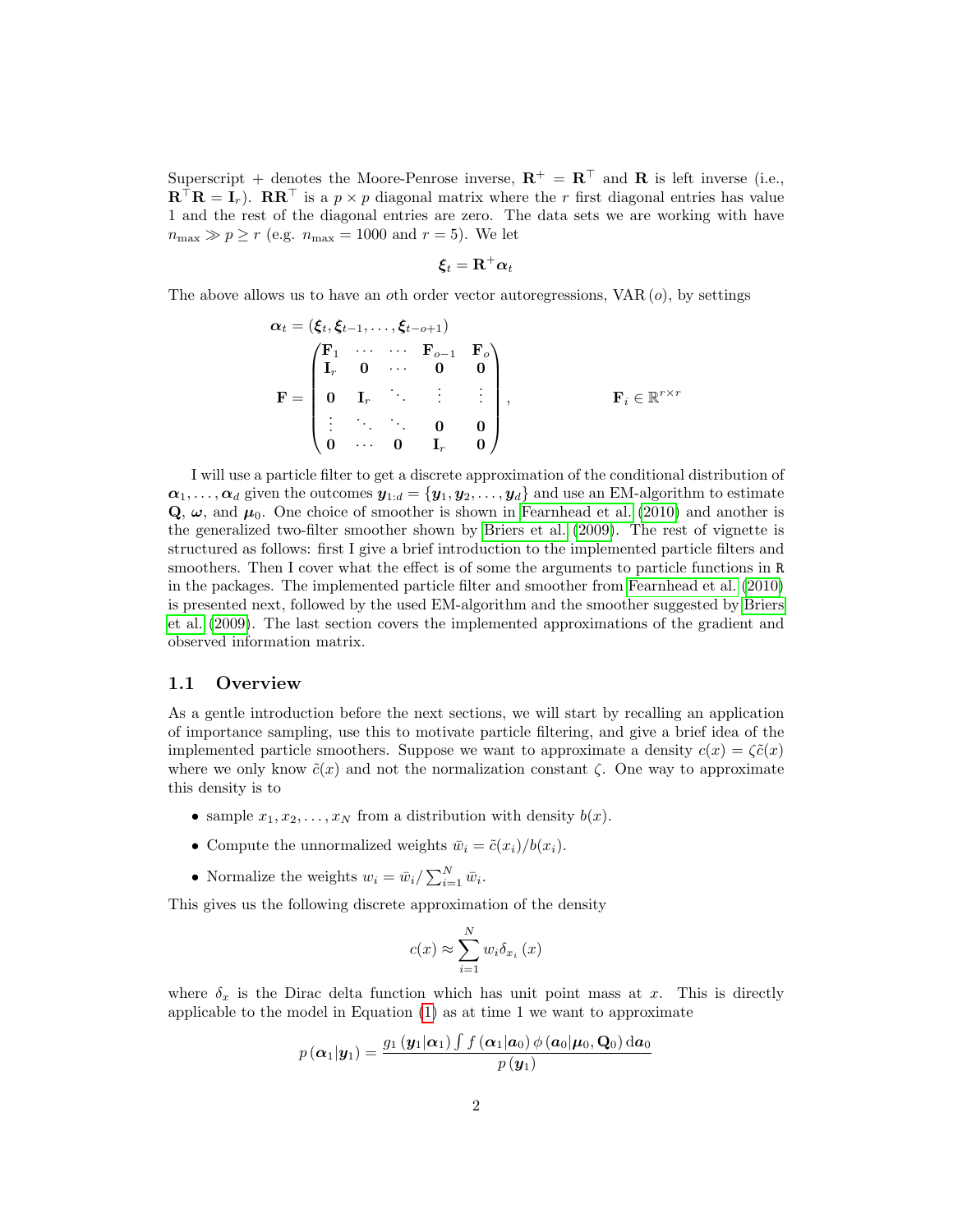where  $\phi(\cdot|m, M)$  is the density function of a multivariate normal distribution with mean m and covariance matrix M. We can easily evaluate the numerator for each  $\alpha_1$  but not the normalization constant,  $p(\mathbf{y}_1)$ .

The extension to a particle filter (which I will call a forward particle filter) is that at time 2 we want to approximate

$$
p\left(\boldsymbol{\alpha}_{1:2}|\boldsymbol{y}_{1:2}\right)=p\left(\boldsymbol{\alpha}_{1}|\boldsymbol{y}_{1}\right)\frac{g_{2}\left(\boldsymbol{y}_{2}|\boldsymbol{\alpha}_{2}\right)f\left(\boldsymbol{\alpha}_{2}|\boldsymbol{\alpha}_{1}\right)}{p\left(\boldsymbol{y}_{2}|\boldsymbol{y}_{1}\right)}
$$

Now, we can use the discrete approximation at time 1 of  $p(\alpha_1|y_1)$ , sample  $\alpha_2$  given each sampled  $\alpha_1$ , and apply importance sampling again. We can repeat this with similar arguments at time 3, 4, ..., d giving us an approximation of  $p(\mathbf{\alpha}_{1:d}|\mathbf{y}_{1:d})$ . We will call the last element of a sampled path at time  $t$  a particle. Further, we will denote the  $j$ th particle at time t and its associated weight by  $\alpha_t^{(j)}$  and  $w_t^{(j)}$  respectively.

One issue that may arise is that our samples (particles) may degenerate so essentially only one sampled path of  $\alpha_{1:d}$  has any weight in the end. To avoid this, we may introduce a re-sampling step. One way to re-sample is using the weights and letting the re-sampling weights be  $\beta_{t+1}^{(j)} = w_t^{(j)}$  where  $\beta_{t+1}^{(j)}$  is the re-sampling weight of particle j at time t. We then sample with replacement using  $\beta_{t+1}^{(j)}$ . Another option when we re-sample the particles from time t is to use the information of the outcomes at time  $t + 1$ ,  $y_{t+1}$ . This is called an auxiliary particle filter and is introduced by [Pitt and Shephard \(1999\)](#page-26-0).

However, we may end up with few or only one unique value at the early time points (say  $\alpha_1$ ) when we re-sample. Thus, it will be useful to use a smoother to get a better approximation of the marginal density  $p(\alpha_t|\mathbf{y}_{1:d})$ . To do so, one idea is to use the two-filter formula from [Kitagawa \(1994\)](#page-25-5). Though, this requires that we can evaluate  $p(\mathbf{y}_{t:d}|\boldsymbol{\alpha}_t)$ . It turns out that we can approximate this up to a constant which is just what need. This is covered in further details in Section [6.](#page-18-0)

The approximation uses a particle filter which is run backwards in time and which approximates an artificial distribution. The arguments for the backward particle filter is very similar to the forward particle filter presented above. The kth particle in the backward particle filter at time  $t$ , its re-sampling weight, and the associated weight will be denoted by respectively  $\widetilde{\alpha}_t^{(k)}$ ,  $\widetilde{\beta}_{t-1}^{(k)}$  and  $\widetilde{w}_t^{(k)}$ . The final ith smoothed particle and weight at time t will be denoted by  $\hat{\alpha}_t^{(i)}$  and  $\hat{w}_t^{(i)}$ . The latter gives us the following approximation of the marginal density of  $\alpha_t | y_{1:d}$ 

$$
p\left(\boldsymbol{\alpha}_{t} | \boldsymbol{y}_{1:d}\right) \approx \sum_{i=1}^{N_{S}} \widehat{w}_{t}^{\left(i\right)} \delta_{\widehat{\boldsymbol{\alpha}}_{t}^{\left(i\right)}}\left(\boldsymbol{\alpha}_{t}\right)
$$

if we sampled  $N<sub>S</sub>$  smoothed particles at time t. The smoothing algorithm from [Fearnhead](#page-25-3) [et al. \(2010\)](#page-25-3) is shown in Algorithm [1,](#page-8-0) the forward particle filter is shown Algorithm [2,](#page-9-0) and the backward particle filter is shown in Algorithm [3.](#page-10-0)

#### 1.2 Methods in the Package

The PF EM method in the dynamichazard package contains an implementation of the described methods. You specify the number of particles by the  $N$ -first,  $N$ -fw n bw and  $N$ smooth argument for respectively the  $N_f$ , N and  $N_s$  in the Algorithm [1](#page-8-0)[-3.](#page-10-0) We may want more particles in the smoothing step,  $N_s > N$ , as pointed out in the discussion in [Fearnhead](#page-25-3)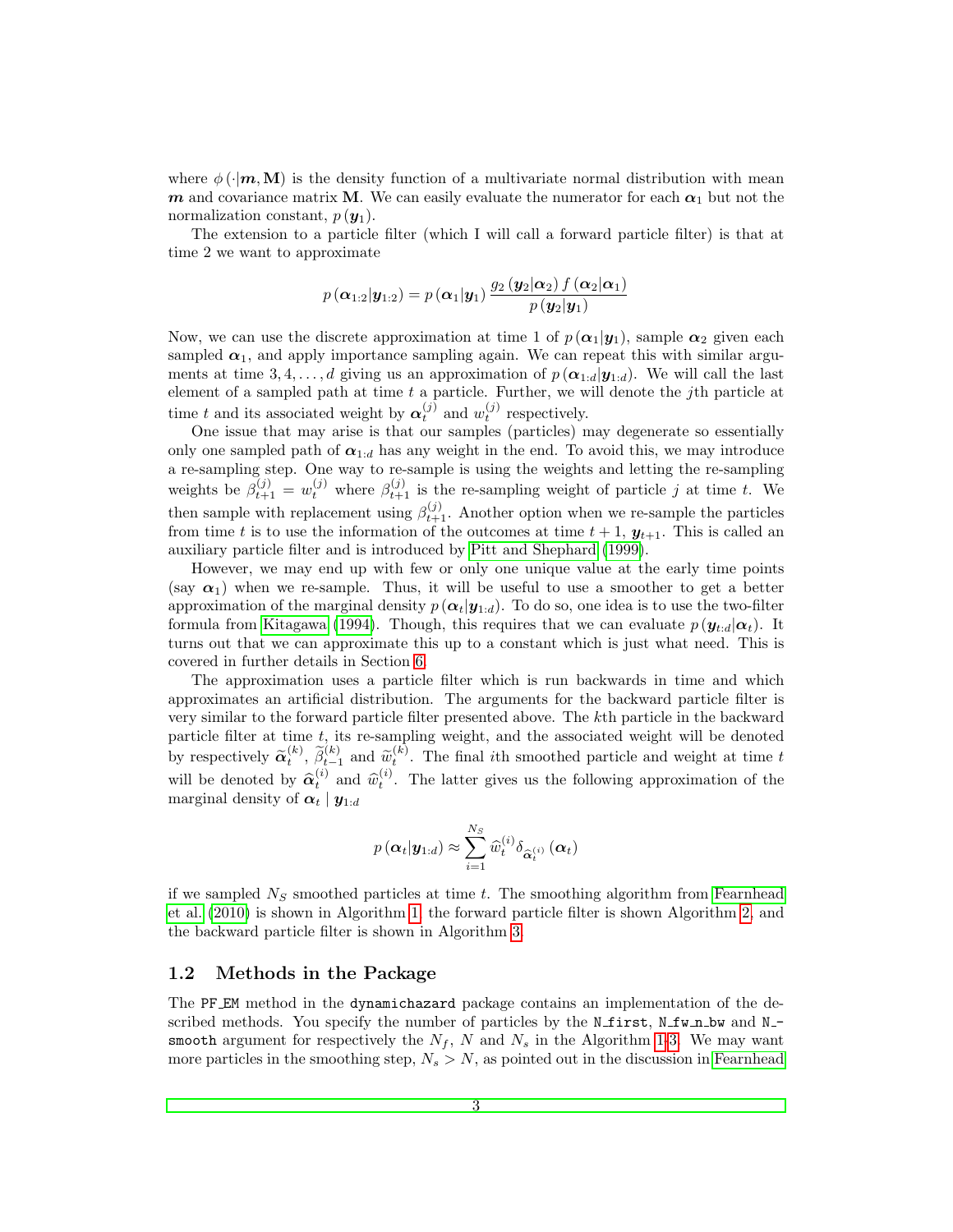[et al. \(2010,](#page-25-3) p. 460-461). Further, selecting  $N_f > N$  may be preferable to ensure coverage of the state space at time 0 and  $d+1$ .

We do not need to sample the time 0 and  $d+1$  particles. Instead we can make a special proposal distribution for time 1 and time d. This is not implemented though...

The method argument specify how the filters are set up. The argument can take the following values

- "bootstrap filter" for a bootstrap filter. This is where we sample using Equation [\(5\)](#page-4-0), [\(11\)](#page-6-0) and [\(14\)](#page-7-0). This is fast but the proposal distribution may be a poor approximation of the distribution we want to target.
- "PF normal approx w cloud mean" and "AUX normal approx w cloud mean" for the Taylor approximation of the conditional density of  $y_t$  made using the mean of the parent particles and/or mean of the child particles. See Section [2.](#page-11-0) The PF and AUX prefix specifies whether or not the auxiliary version should be used.
- "PF normal approx w particles" and "AUX normal approx w particles" for the Taylor approximation of the conditional density of  $y_t$  made using the parent and/or child particle. See Section [2.](#page-11-0) The PF and AUX prefix specifies whether or not the auxiliary version should be used.

The smoother is selected with the smoother argument. "Fearnhead O N" gives the smoother in Algorithm [1](#page-8-0) and "Brier\_0\_N\_square" gives the smoother in Algorithm [4.](#page-20-0) The *Systematic Re-sampling* [\(Kitagawa, 1996\)](#page-25-6) is used in all re-sampling steps. See [Douc and](#page-25-7) Cappé (2005) for a comparison of re-sampling methods. The rest of the arguments to PF EM are similar to those of the ddhazard function.

It is not clear what will give the best performance for a given data set at a fixed computation cost. An advice is to use the trace argument and check the effective sample at each point in time during the estimation. "bootstrap\_filter" may not be that much cheaper in terms of computation time as we still have to evaluate  $g_t$  in Equation [\(16\)](#page-8-1), [\(17\)](#page-9-1), and [\(19\)](#page-10-1) which is  $\mathcal{O}(n_{\text{max}}Nr)$  or  $\mathcal{O}(n_{\text{max}}Nsr)$  which is typically computationally expensive as  $n_{\text{max}}$ is large. On the other hand, the "... w particles" methods have a computational complexity of  $\mathcal{O}(n_{\max}Nr^2)$  or  $\mathcal{O}(n_{\max}N_Sr^2)$  with a potentially much larger constant. Thus, the  $"...$  w\_cloud\_mean" may be preferred.

The rest of the vignette covers the implemented methods. It is mainly included to show exactly what is computed and why. Further, I cover some currently not implemented extensions that may be implemented in the future.

#### 1.3 Proposal Distributions and Re-sampling Weights

Algorithm [1](#page-8-0) shows one of the particle smoothers shown by [Fearnhead et al.](#page-25-3) [\(2010\)](#page-25-3) in the first order state space model. In this situation  $\mathbf{R} = \mathbf{I}_r$ ,  $r = p$  and  $\boldsymbol{\alpha}_t = \boldsymbol{\xi}_t$ . We need to specify a series of proposal distributions and re-sampling weights. To show what is implemented and why, we first consider the model where

$$
\boldsymbol{y}_{t} \mid \boldsymbol{\alpha}_{t} \sim \mathcal{N}\left(\mathbf{X}_{t} \boldsymbol{\alpha}_{t} + \boldsymbol{o}_{t} + \mathbf{Z}_{t} \boldsymbol{\omega}, \mathbf{H}_{t}\right)
$$

for some known positive definite matrix  $H_t$ . This is not implemented in this package but deriving optimal re-sampling weights and proposal distributions is possible in this case. In fact, it makes little sense to use a particle filter and particle smoother in this case since the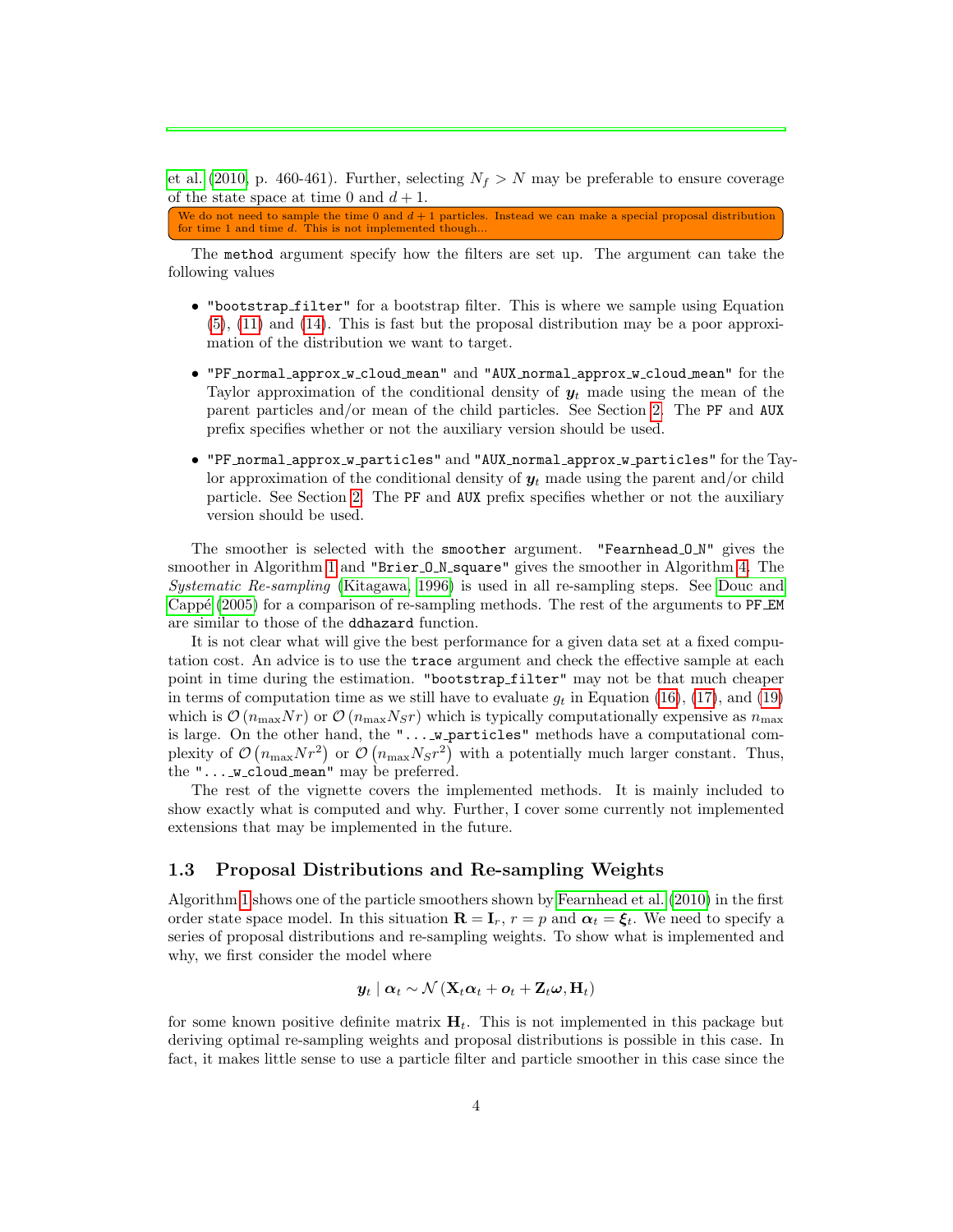Kalman filter and an exact smoother can be applied. However, the results here will turn out to be useful to motivate the approximations we use later. The state space model is

$$
\mathbf{y}_{t} \sim \mathcal{N}(\eta_{t}, \mathbf{H}_{t})
$$
\n
$$
\eta_{t} = \mathbf{X}_{t} \alpha_{t} + \mathbf{o}_{t} + \mathbf{Z}_{t} \omega
$$
\n
$$
\alpha_{t} = \mathbf{F} \alpha_{t-1} + \mathbf{R} \epsilon_{t} \qquad \qquad \epsilon_{t} \sim \mathcal{N}(\mathbf{0}, \mathbf{Q}) \qquad \qquad t = 1, \ldots, d
$$
\n
$$
\alpha_{0} \sim \mathcal{N}(\boldsymbol{\mu}_{0}, \mathbf{Q}_{0})
$$

We let  $h_t = o_t + \mathbf{Z}_t \omega$  such that  $\eta_t = \mathbf{X}_t \alpha_t + h_t$  to ease the notation. We first turn to the forward particle filter in Algorithm [2.](#page-9-0) Ideally, we want the re-sampling weights to be

$$
\beta_t^{(j)} \propto p\left(\mathbf{y}_t \middle| \mathbf{\alpha}_{t-1}^{(j)}\right) w_{t-1}^{(j)} \tag{2}
$$
\n
$$
= \int g_t\left(\mathbf{y}_t \middle| \mathbf{\alpha}_t\right) f\left(\mathbf{a}_t \middle| \mathbf{\alpha}_{t-1}^{(j)}\right) \mathrm{d}\mathbf{a}_t w_{t-1}^{(j)}
$$
\n
$$
= \phi\left(\mathbf{y}_t \middle| \mathbf{X}_t \mathbf{F} \mathbf{\alpha}_{t-1}^{(j)} + \mathbf{h}_t, \mathbf{X}_t \mathbf{Q} \mathbf{X}_t^\top + \mathbf{H}_t\right) w_{t-1}^{(j)}
$$

We can notice that setting  $\beta_t^{(j)} = w_{t-1}^{(j)}$  yields the so-called sequential importance re-sampling algorithm. For the proposal distribution, the optimal proposal density is

$$
q\left(\boldsymbol{\alpha}_{t}\middle|\boldsymbol{\alpha}_{t-1}^{(j)},\boldsymbol{y}_{t}\right)=p\left(\boldsymbol{\alpha}_{t}\middle|\boldsymbol{\alpha}_{t-1}^{(j)},\boldsymbol{y}_{t}\right)
$$

where we find that

$$
\log p\left(\alpha_{t} \middle| \alpha_{t-1}^{(j)}, y_{t}\right) = \log p\left(\alpha_{t}, y_{t} \middle| \alpha_{t-1}^{(j)}\right) + \dots
$$
\n
$$
= \log g_{t}\left(y_{t} \middle| \alpha_{t}\right) + \log f\left(\alpha_{t} \middle| \alpha_{t-1}^{(j)}\right) + \dots
$$
\n
$$
= -\frac{1}{2}\left(y_{t} - \mathbf{X}_{t}\alpha_{t} - \mathbf{h}_{t}\right)^{\top} \mathbf{H}_{t}^{-1}\left(y_{t} - \mathbf{X}_{t}\alpha_{t} - \mathbf{h}_{t}\right)
$$
\n
$$
- \frac{1}{2}\left(\alpha_{t} - \mathbf{F}\alpha_{t-1}^{(j)}\right)^{\top} \mathbf{Q}^{-1}\left(\alpha_{t} - \mathbf{F}\alpha_{t-1}^{(j)}\right) + \dots
$$
\n
$$
= -\frac{1}{2}\alpha_{t}^{\top} \mathbf{\Sigma}_{t}^{-1} \alpha_{t} + \alpha_{t}^{\top} \mathbf{\Sigma}_{t}^{-1} \mu\left(\alpha_{t-1}^{(j)}\right) + \dots
$$
\n
$$
\mathbf{\Sigma}_{t} = \left(\mathbf{Q}^{-1} + \mathbf{X}_{t}^{\top} \mathbf{H}_{t}^{-1} \mathbf{X}_{t}\right)^{-1} \qquad (3)
$$
\n
$$
\mu(x) = \mathbf{\Sigma}_{t}\left(\mathbf{Q}^{-1} \mathbf{F} x + \mathbf{X}_{t}^{\top} \mathbf{H}_{t}^{-1} \left(y_{t} - \mathbf{h}_{t}\right)\right) \qquad (4)
$$

The ... are terms of the normalization constant. We recognize the multivariate normal distribution density and thus the optimal proposal density is

<span id="page-4-2"></span><span id="page-4-1"></span>
$$
q\left(\boldsymbol{\alpha}_{t}\middle|\boldsymbol{\alpha}_{t-1}^{(j)},\boldsymbol{y}_{t}\right)=\phi\left(\boldsymbol{\alpha}_{t}\middle|\boldsymbol{\mu}(\boldsymbol{\alpha}_{t-1}^{(j)}),\boldsymbol{\Sigma}_{t}\right)
$$

Alternatively, we can use the so-called bootstrap filter and let

<span id="page-4-0"></span>
$$
q\left(\boldsymbol{\alpha}_t\middle|\boldsymbol{\alpha}_{t-1}^{(j)},\boldsymbol{y}_t\right)=\phi\left(\boldsymbol{\alpha}_t\middle|\mathbf{F}\boldsymbol{\alpha}_{t-1}^{(j)},\mathbf{Q}\right)
$$
\n(5)

which we can sample from in  $\mathcal{O}(Np^2)$  time if we have a pre-computed Cholesky decomposition of Q. This is computationally cheap compared to optimal solution which is  $\mathcal{O}(Np^2 + p^3 + n_{\text{max}}p^2)$  but it is not optimal.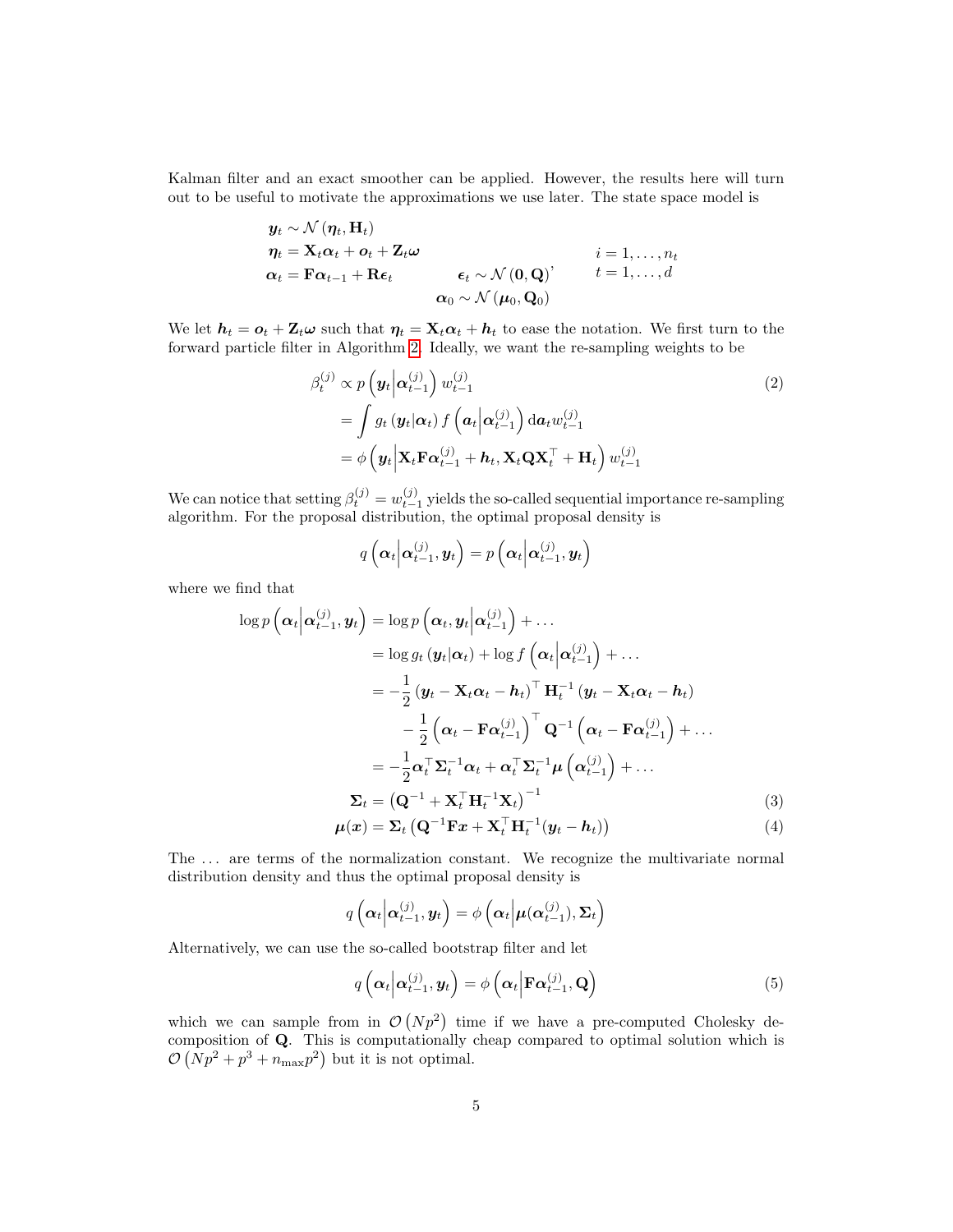#### Backward filter (Algorithm [3\)](#page-10-0)

We need to specify the artificial prior  $\gamma_t(\alpha_t)$  for our artificial backward distribution. [Briers](#page-25-4) [et al. \(2009,](#page-25-4) p. 69-70) provides recommendation on the selection. One suggestion is the artificial density function

$$
\gamma_t(\alpha_t) = \phi\left(\alpha_t \middle| \overleftarrow{m}_t, \overleftarrow{P}_t\right)\right)
$$

$$
\overleftarrow{m}_t = \mathbf{F}^t \mu_0
$$

$$
\overleftarrow{P}_t = \begin{cases} \mathbf{Q}_0 & t = 0\\ \mathbf{F} \overleftarrow{P}_{t-1} \mathbf{F}^\top + \mathbf{Q} & t > 0 \end{cases}
$$
(6)

<span id="page-5-1"></span>The backward arrows are added to stress that these are means and covariance matrices which we use in the artificial distribution we target in the backward particle filter. The artificial distribution we target in backward particle filters has the following conditional density functions

$$
\widetilde{p}(\boldsymbol{\alpha}_{t:d}|\boldsymbol{y}_{t:d}) \propto \gamma_t(\boldsymbol{\alpha}_t) \prod_{i=t}^d g_i(\boldsymbol{y}_i|\boldsymbol{\alpha}_i) \prod_{i=t}^{d-1} f(\boldsymbol{\alpha}_{i+1}|\boldsymbol{\alpha}_i) \n\widetilde{p}(\boldsymbol{\alpha}_t|\boldsymbol{y}_{(t+1):d}) \propto \gamma_t(\boldsymbol{\alpha}_t) \int \widetilde{p}(\boldsymbol{a}_{t+1}|\boldsymbol{y}_{(t+1):d}) \frac{f(\boldsymbol{a}_{t+1}|\boldsymbol{\alpha}_t)}{\gamma_{t+1}(\boldsymbol{a}_{t+1})} d\boldsymbol{a}_{t+1} \n\widetilde{p}(\boldsymbol{\alpha}_t|\boldsymbol{y}_{t:d}) \propto g_t(\boldsymbol{y}_t|\boldsymbol{\alpha}_t) \widetilde{p}(\boldsymbol{\alpha}_t|\boldsymbol{y}_{(t+1):d}) \n\widetilde{p}(\boldsymbol{\alpha}_t|\boldsymbol{\alpha}_{t+1}) = \frac{f(\boldsymbol{\alpha}_{t+1}|\boldsymbol{\alpha}_t)\gamma_t(\boldsymbol{\alpha}_t)}{\gamma_{t+1}(\boldsymbol{\alpha}_{t+1})}
$$
\n(7)

where we have left out some of the normalization constants. Sampling from this artificial distribution turns out to be useful as it gives us an approximation of a conditional density we need up to a constant (see Section [6\)](#page-18-0). To derive the re-sampling weight, we first find an expression for the density  $\tilde{p}(\alpha_t|\alpha_{t+1})$ . We can observe that

$$
\log \widetilde{p}(\alpha_t|\alpha_{t+1}) = \log f(\alpha_t|\alpha_{t+1}) + \log \gamma_t(\alpha_t) + \dots
$$
  
\n
$$
= -\frac{1}{2}\alpha_t^\top \overleftarrow{S}_t^{-1} \alpha_t - \alpha_t^\top \overleftarrow{S}_t^{-1} \overleftarrow{a}_t(\alpha_{t+1}) + \dots
$$
  
\n
$$
\overleftarrow{S}_t = (\mathbf{P}_t^{-1} + \mathbf{F}^\top \mathbf{Q}^{-1} \mathbf{F})^{-1}
$$
  
\n
$$
\overleftarrow{a}_t(\mathbf{x}) = \overleftarrow{S}_t (\mathbf{P}_t^{-1} \mathbf{m}_t + \mathbf{F}^\top \mathbf{Q}^{-1} \mathbf{x})
$$

so

.

<span id="page-5-0"></span>
$$
\widetilde{p}(\boldsymbol{\alpha}_t|\boldsymbol{\alpha}_{t+1}) = \phi\left(\boldsymbol{\alpha}_t\middle|\overleftarrow{\boldsymbol{a}}_t(\boldsymbol{\alpha}_{t+1}), \overleftarrow{\mathbf{S}}_t\right)\right) \tag{8}
$$

As shown by [Fearnhead et al. \(2010\)](#page-25-3), we can show that

<span id="page-5-2"></span>
$$
\overleftarrow{\mathbf{S}}_t = \overleftarrow{\mathbf{P}}_t \mathbf{F}^\top \overleftarrow{\mathbf{P}}_{t+1}^{-1} \mathbf{Q} \mathbf{F}^{-\top} \n\overleftarrow{\mathbf{a}}_t(\mathbf{x}) = \overleftarrow{\mathbf{P}}_t \mathbf{F}^\top \overleftarrow{\mathbf{P}}_{t+1}^{-1} \mathbf{x} + \overleftarrow{\mathbf{S}}_t \overleftarrow{\mathbf{P}}_t^{-1} \overleftarrow{\mathbf{m}}_t
$$
\n(9)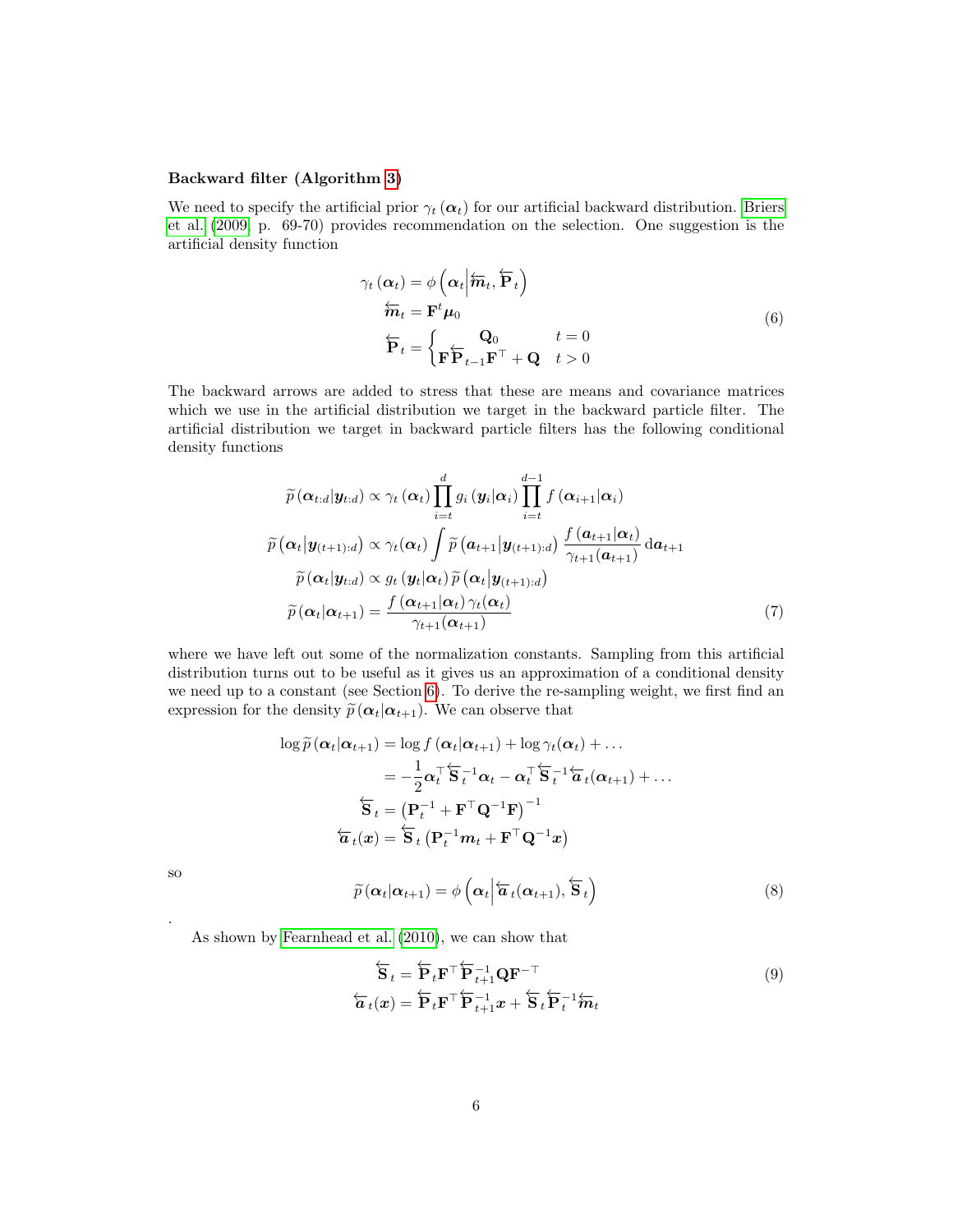e.g., by

$$
\begin{aligned}\n&\left(\overleftarrow{\mathbf{P}}_{t}\mathbf{F}^{\top}\overleftarrow{\mathbf{P}}_{t+1}^{-1}\mathbf{Q}\mathbf{F}^{-\top}\right)^{-1}\left(\mathbf{P}_{t}^{-1}+\mathbf{F}^{\top}\mathbf{Q}^{-1}\mathbf{F}\right)^{-1} \\
&= \mathbf{F}^{\top}\mathbf{Q}^{-1}\overleftarrow{\mathbf{P}}_{t+1}\mathbf{F}^{-\top}\overleftarrow{\mathbf{P}}_{t}^{-1}\left(\mathbf{P}_{t}^{-1}+\mathbf{F}^{\top}\mathbf{Q}\mathbf{F}\right)^{-1} \\
&= \mathbf{F}^{\top}\mathbf{Q}^{-1}\overleftarrow{\mathbf{P}}_{t+1}\mathbf{F}^{-\top}\overleftarrow{\mathbf{P}}_{t}^{-1}\left(\overleftarrow{\mathbf{P}}_{t}-\overleftarrow{\mathbf{P}}_{t}\mathbf{F}^{\top}\left(\mathbf{Q}+\mathbf{F}\overleftarrow{\mathbf{P}}_{t}\mathbf{F}^{\top}\right)^{-1}\mathbf{F}\overleftarrow{\mathbf{P}}_{t}\right)\right) \\
&= \mathbf{F}^{\top}\mathbf{Q}^{-1}\overleftarrow{\mathbf{P}}_{t+1}\mathbf{F}^{-\top}\left(\mathbf{I}-\mathbf{F}^{\top}\overleftarrow{\mathbf{P}}_{t+1}^{-1}\mathbf{F}\overleftarrow{\mathbf{P}}_{t}\right)\right) \\
&= \mathbf{F}^{\top}\mathbf{Q}^{-1}\overleftarrow{\mathbf{P}}_{t+1}\mathbf{F}^{-\top}-\mathbf{F}^{\top}\mathbf{Q}^{-1}\mathbf{F}\overleftarrow{\mathbf{P}}_{t} \\
&= \mathbf{F}^{\top}\mathbf{Q}^{-1}\left(\mathbf{F}\overleftarrow{\mathbf{P}}_{t}\mathbf{F}^{\top}+\mathbf{Q}\right)\mathbf{F}^{-\top}-\mathbf{F}^{\top}\mathbf{Q}^{-1}\mathbf{F}\overleftarrow{\mathbf{P}}_{t}\right) \\
&= \mathbf{I}\n\end{aligned}
$$

where we assume that all matrices are non-singular and we use the Woodbury matrix identity. Similar arguments can be used for  $\overleftarrow{a}_t(x)$ . Using the above, we can find that the optimal re-sampling weights are

<span id="page-6-1"></span>
$$
\widetilde{\beta}_{t}^{(k)} \propto \widetilde{p}\left(\mathbf{y}_{t} \middle| \widetilde{\alpha}_{t+1}^{(k)}\right) \widetilde{w}_{t+1}^{(k)} \tag{10}
$$
\n
$$
\propto \int g_{t}\left(\mathbf{y}_{i} | \mathbf{a}_{t}\right) \widetilde{p}\left(\mathbf{a}_{t} \middle| \widetilde{\alpha}_{t+1}^{(k)}\right) \mathrm{d}\mathbf{a}_{t} \widetilde{w}_{t+1}^{(k)}
$$
\n
$$
= \phi\left(\mathbf{y}_{t} \middle| \mathbf{X}_{t} \widetilde{\mathbf{a}}_{t} (\widetilde{\alpha}_{t+1}^{(k)}) + \mathbf{h}_{t}, \mathbf{X}_{t} \widetilde{\mathbf{S}}_{t} \mathbf{X}_{t}^{\top} + \mathbf{H}_{t}\right) \widetilde{w}_{t+1}^{(k)}
$$

or we can set the re-sampling weights proportional to  $\tilde{\beta}_t^{(k)} \propto \tilde{w}_{t+1}^{(k)}$  and get a sequential<br>time of a sequential discrete proportional to the second distribution the original density importance re-sampling like algorithm. As for the proposal distribution, the optimal density is

$$
\log \widetilde{q}\left(\boldsymbol{\alpha}_{t}\Big|\boldsymbol{y}_{t},\widetilde{\boldsymbol{\alpha}}_{t+1}^{(k)}\right) = \log \gamma_{t}\left(\boldsymbol{\alpha}_{t}\right) + \log g_{t}\left(\boldsymbol{y}_{t}|\boldsymbol{\alpha}_{t}\right) + \log f\left(\boldsymbol{\alpha}_{t+1}^{(k)}\Big|\boldsymbol{\alpha}_{t}\right) + \dots
$$
\n
$$
= -\frac{1}{2}\boldsymbol{\alpha}_{t}^{\top}\overleftarrow{\boldsymbol{\Sigma}}_{t}^{-1}\boldsymbol{\alpha}_{t} + \boldsymbol{\alpha}_{t}^{\top}\overleftarrow{\boldsymbol{\Sigma}}_{t}^{-1}\overleftarrow{\boldsymbol{\mu}}\left(\widetilde{\boldsymbol{\alpha}}_{t+1}^{(k)}\right) + \dots
$$
\n
$$
\overleftarrow{\boldsymbol{\Sigma}}_{t} = \left(\mathbf{P}_{t}^{-1} + \mathbf{F}^{\top}\mathbf{Q}^{-1}\mathbf{F} + \mathbf{X}_{t}^{\top}\mathbf{H}_{t}^{-1}\mathbf{X}_{t}\right)^{-1}
$$
\n
$$
\overleftarrow{\boldsymbol{\mu}}_{t}(\boldsymbol{x}) = \boldsymbol{\Sigma}_{t}\left(\mathbf{P}_{t}^{-1}\boldsymbol{m}_{t} + \mathbf{F}^{\top}\mathbf{Q}^{-1}\boldsymbol{x} + \mathbf{X}_{t}^{\top}\mathbf{H}_{t}^{-1}(\boldsymbol{y}_{t} - \boldsymbol{h}_{t})\right)
$$

Thus, we set

$$
\widetilde{q}\left(\boldsymbol{\alpha}_{t}\Big|\boldsymbol{y}_{t},\widetilde{\boldsymbol{\alpha}}_{t+1}^{(k)}\right)=\phi\left(\boldsymbol{\alpha}_{t}\Big|\overleftarrow{\boldsymbol{\mu}}_{t}(\widetilde{\boldsymbol{\alpha}}_{t+1}^{(k)}),\overleftarrow{\boldsymbol{\Sigma}}_{t}\right)
$$

A computationally simpler but non-optimal option is to use a method like the bootstrap filter and set

<span id="page-6-0"></span>
$$
\widetilde{q}\left(\boldsymbol{\alpha}_{t}\Big|\boldsymbol{y}_{t},\widetilde{\boldsymbol{\alpha}}_{t+1}^{(k)}\right)=\widetilde{p}\left(\boldsymbol{\alpha}_{t}\Big|\widetilde{\boldsymbol{\alpha}}_{t+1}^{(k)}\right)
$$
\n(11)

#### Combining / smoothing (Algorithm [1\)](#page-8-0)

We end this example with the conditional Gaussian observable outcome model with the proposal distribution needed for Algorithm [1.](#page-8-0) We want to select

$$
q\left(\alpha_{t}\middle|\alpha_{t-1}^{(j)},y_{t},\widetilde{\alpha}_{t+1}^{(k)}\right)=p\left(\alpha_{t}\middle|\alpha_{t-1}^{(j)},y_{t},\widetilde{\alpha}_{t+1}^{(k)}\right)\n\n\propto g\left(y_{t}\middle|\alpha_{t}\right)f\left(\alpha_{t}\middle|\alpha_{t-1}^{(j)}\right)f\left(\widetilde{\alpha}_{t+1}^{(k)}\middle|\alpha_{t}\right)
$$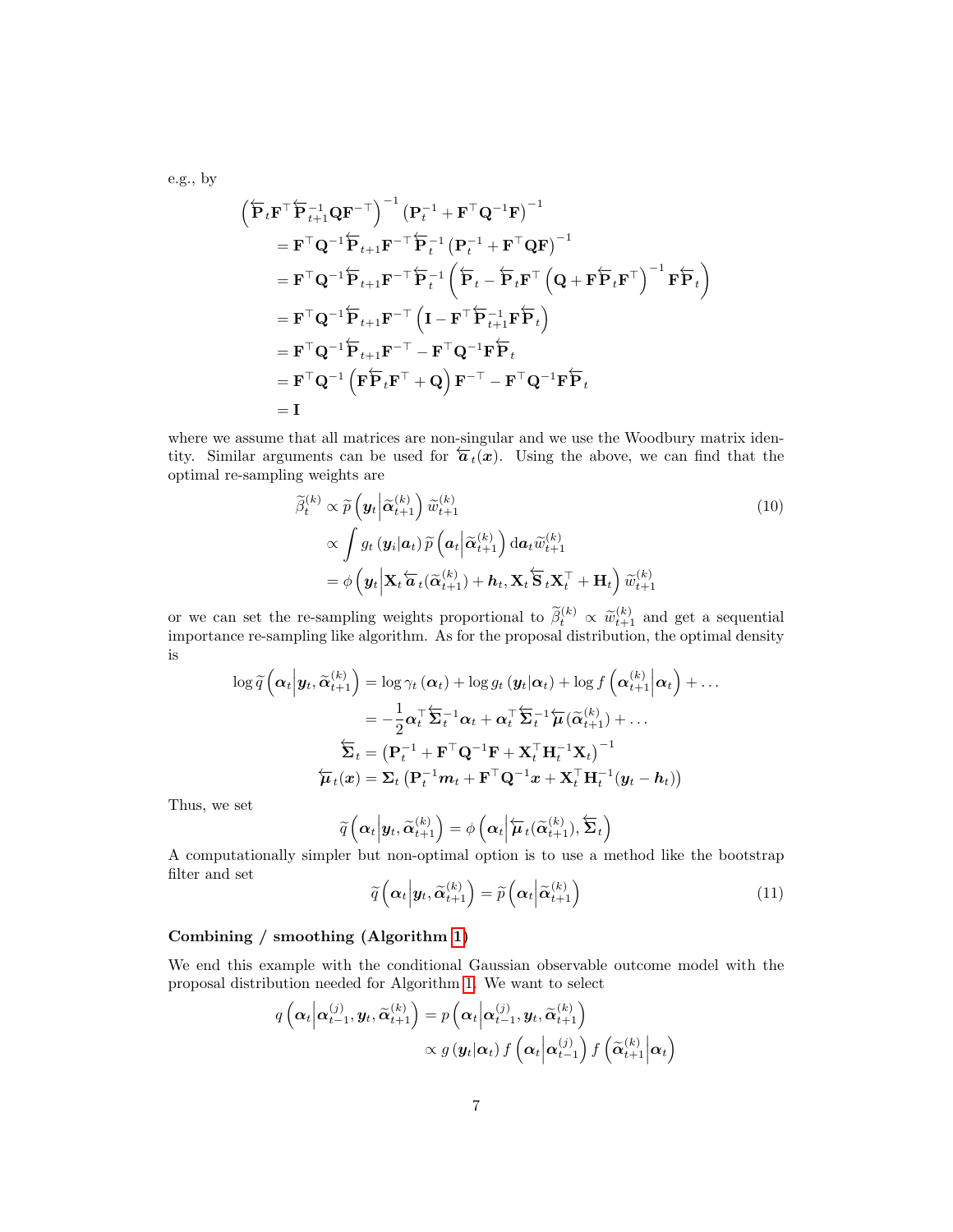Looking at the log density as we did before, we find that

$$
\log q\left(\alpha_t \middle| \alpha_{t-1}^{(j)}, y_t, \widetilde{\alpha}_{t+1}^{(k)}\right)
$$
\n
$$
= \log g\left(y_t \middle| \alpha_t\right) + \log f\left(\alpha_t \middle| \alpha_{t-1}^{(j)}\right) + \log f\left(\widetilde{\alpha}_{t+1}^{(k)} \middle| \alpha_t\right) + \dots
$$
\n
$$
= -\frac{1}{2} \alpha_t^\top \widetilde{\Sigma}_t^{-1} \alpha_t + \alpha_t^\top \widetilde{\Sigma}_t^{-1} \widetilde{\mu}(\alpha_{t-1}^{(j)}, \widetilde{\alpha}_{t+1}^{(k)}) + \dots
$$
\n
$$
\widetilde{\Sigma}_t = \left(\mathbf{Q}^{-1} + \mathbf{F}^\top \mathbf{Q}^{-1} \mathbf{F} + \mathbf{X}_t^\top \mathbf{H}^{-1} \mathbf{X}_t\right)^{-1} \tag{12}
$$
\n
$$
\widetilde{\mu}_t(\mathbf{r}, \widetilde{\mathbf{F}}) = \Sigma_t \left(\mathbf{Q}^{-1} \mathbf{F} \mathbf{r} + \mathbf{F}^\top \mathbf{Q}^{-1} \widetilde{\mathbf{F}} + \mathbf{X}^\top \mathbf{H}^{-1} (\mathbf{u}_t - \mathbf{b}_t)\right) \tag{13}
$$

$$
\overleftrightarrow{\boldsymbol{\mu}}_{t}(\boldsymbol{x}, \overleftarrow{\boldsymbol{x}}) = \boldsymbol{\Sigma}_{t} \left( \mathbf{Q}^{-1} \mathbf{F} \boldsymbol{x} + \mathbf{F}^{\top} \mathbf{Q}^{-1} \overleftarrow{\boldsymbol{x}} + \mathbf{X}_{t}^{\top} \mathbf{H}_{t}^{-1} (\boldsymbol{y}_{t} - \boldsymbol{h}_{t}) \right) \tag{13}
$$

so that

$$
q\left(\boldsymbol{\alpha}_{t}\middle|\boldsymbol{\alpha}_{t-1}^{(j)},\boldsymbol{y}_{t},\widetilde{\boldsymbol{\alpha}}_{t+1}^{(k)}\right)=\phi\left(\boldsymbol{\alpha}_{t}\middle|\overleftrightarrow{\boldsymbol{\mu}}_{t}(\boldsymbol{\alpha}_{t-1}^{(j)},\widetilde{\boldsymbol{\alpha}}_{t+1}^{(k)}),\boldsymbol{\Sigma}_{t}\right)
$$

Alternatively, we can use a method like the bootstrap filter with a proposal distribution with

<span id="page-7-2"></span><span id="page-7-1"></span>
$$
\overleftrightarrow{\mathbf{\Sigma}}_t = \left(\mathbf{Q}^{-1} + \mathbf{F}^\top \mathbf{Q}^{-1} \mathbf{F}\right)^{-1} \n\overleftrightarrow{\boldsymbol{\mu}}_t(\mathbf{x}, \overleftarrow{\mathbf{x}}) = \mathbf{\Sigma}_t \left(\mathbf{Q}^{-1} \mathbf{F} \mathbf{x} + \mathbf{F}^\top \mathbf{Q}^{-1} \overleftarrow{\mathbf{x}}\right)
$$
\n(14)

<span id="page-7-0"></span>This is not optimal but faster.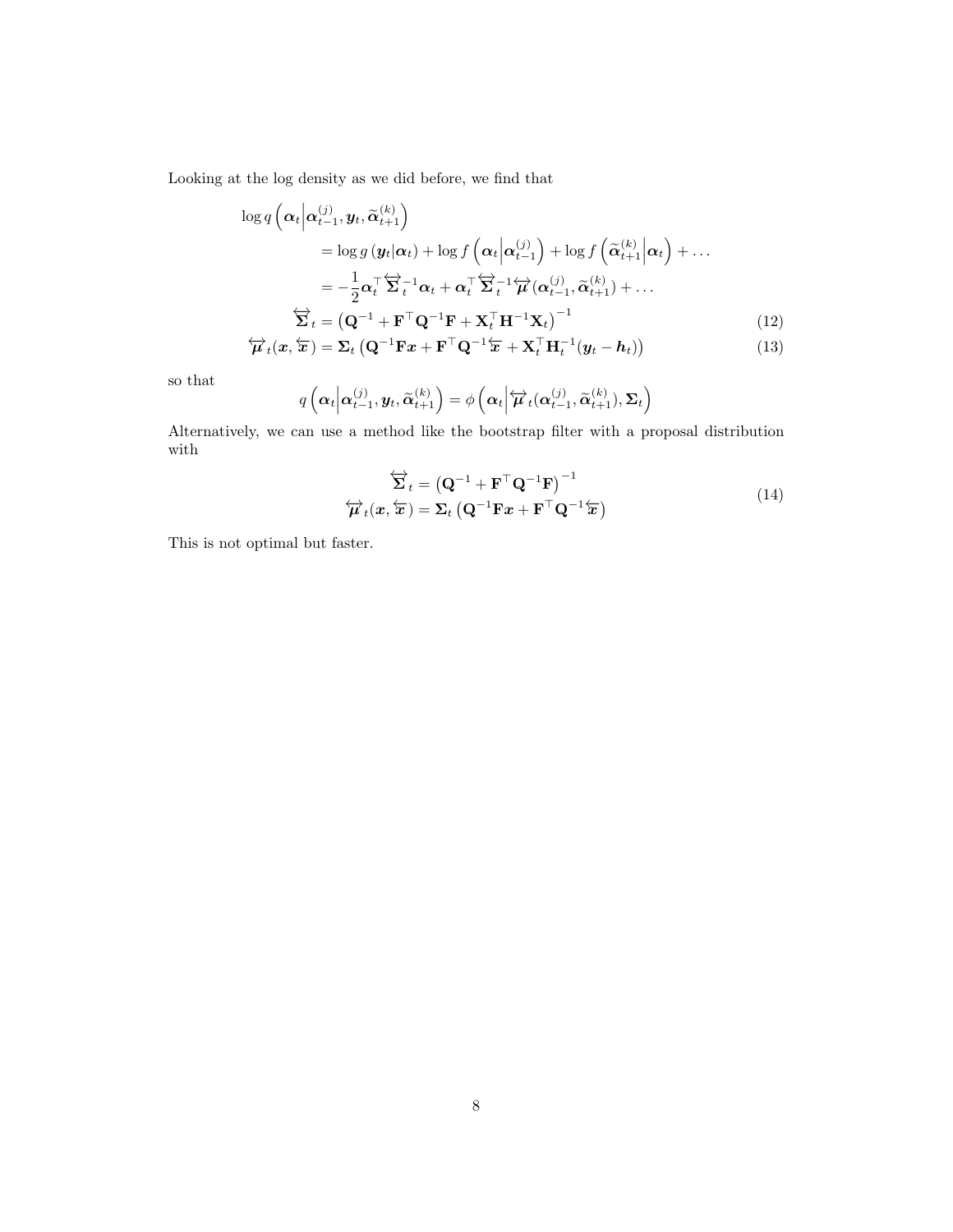<span id="page-8-0"></span>**Algorithm 1**  $\mathcal{O}(N)$  particle smoother using the method in [Fearnhead et al. \(2010\)](#page-25-3). Input:

 $\mathbf{Q}, \mathbf{Q}_0, \boldsymbol{a}_0, \mathbf{X}_1, \ldots, \mathbf{X}_d, \mathbf{Z}_1, \ldots, \mathbf{Z}_d, \boldsymbol{o}_1, \ldots, \boldsymbol{o}_d, \boldsymbol{y}_1, \ldots, \boldsymbol{y}_d, R_1, \ldots, R_d, \boldsymbol{\omega}$ Proposal distribution with density

$$
q\left(\boldsymbol{\alpha}_t \middle| \boldsymbol{\alpha}_{t-1}^{(j)}, \boldsymbol{y}_t, \widetilde{\boldsymbol{\alpha}}_{t+1}^{(k)}\right) \tag{15}
$$

1: procedure FILTER FORWARD

- 2: Run a forward particle filter to get particle clouds  $\left\{ \alpha_t^{(j)}, w_t^{(j)}, \beta_{t+1}^{(j)} \right\}_{j=1,\ldots,N}$ <br>approximating the density  $p(\alpha_t | \mathbf{y}_{1:t})$  for  $t = 0, 1, \ldots, d$ . See Algorithm [2.](#page-9-0)
- 3: procedure FILTER BACKWARDS
- 4: Run a similar backward filter to get  $\left\{ \widetilde{\alpha}_{t}^{(k)}, \widetilde{w}_{t}^{(k)}, \widetilde{\beta}_{t-1}^{(k)} \right\}$  $_{k=1,...,N}$  approximating the artificial density  $\widetilde{p}(\boldsymbol{\alpha}_t|\boldsymbol{y}_{t:d})$  for  $t = d + 1, d, d - 1, \dots, 1$ . See Algorithm [3.](#page-10-0)
- 5: procedure Smooth (combine)

6: **for** 
$$
t = 1, ..., d
$$
 **do**  
*Re-sample*

7: Sample  $i = 1, 2, ..., N_s$  pairs of  $(j_i, k_i) \in N^2$  where each component is independently sampled using re-sampling weights  $\beta_t^{(j)}$  and  $\tilde{\beta}_t^{(k)}$ .

*Propagate*

- 8: Sample particles  $\widehat{\alpha}_t^{(i)}$  from the proposal distribution  $\widetilde{q}\left(\cdot \middle|\boldsymbol{\alpha}_{t-1}^{(j_i)}, \boldsymbol{y}_t, \widetilde{\boldsymbol{\alpha}}_{t+1}^{(k_i)}\right)$ . *Re-weight*
- 9: Assign each particle a weight

<span id="page-8-1"></span>
$$
\widehat{w}_{t}^{(i)} \propto \frac{f\left(\widehat{\alpha}_{t}^{(i)}\middle|\alpha_{t-1}^{(j_i)}\right)g_{t}\left(\mathbf{y}_{t}\middle|\widehat{\alpha}_{t}^{(i)}\right)f\left(\widetilde{\alpha}_{t+1}^{(k_i)}\middle|\widehat{\alpha}_{t}^{(i)}\right)w_{t-1}^{(j_i)}\widetilde{w}_{t+1}^{(k_i)}}{\widetilde{q}\left(\widehat{\alpha}_{t}^{(i)}\middle|\alpha_{t-1}^{(j_i)},\mathbf{y}_{t},\widetilde{\alpha}_{t+1}^{(k_i)}\right)\beta_{t}^{(j_i)}\widetilde{\beta}_{t}^{(k_i)}\gamma_{t+1}\left(\widetilde{\alpha}_{t+1}^{(k_i)}\right)}
$$
\n(16)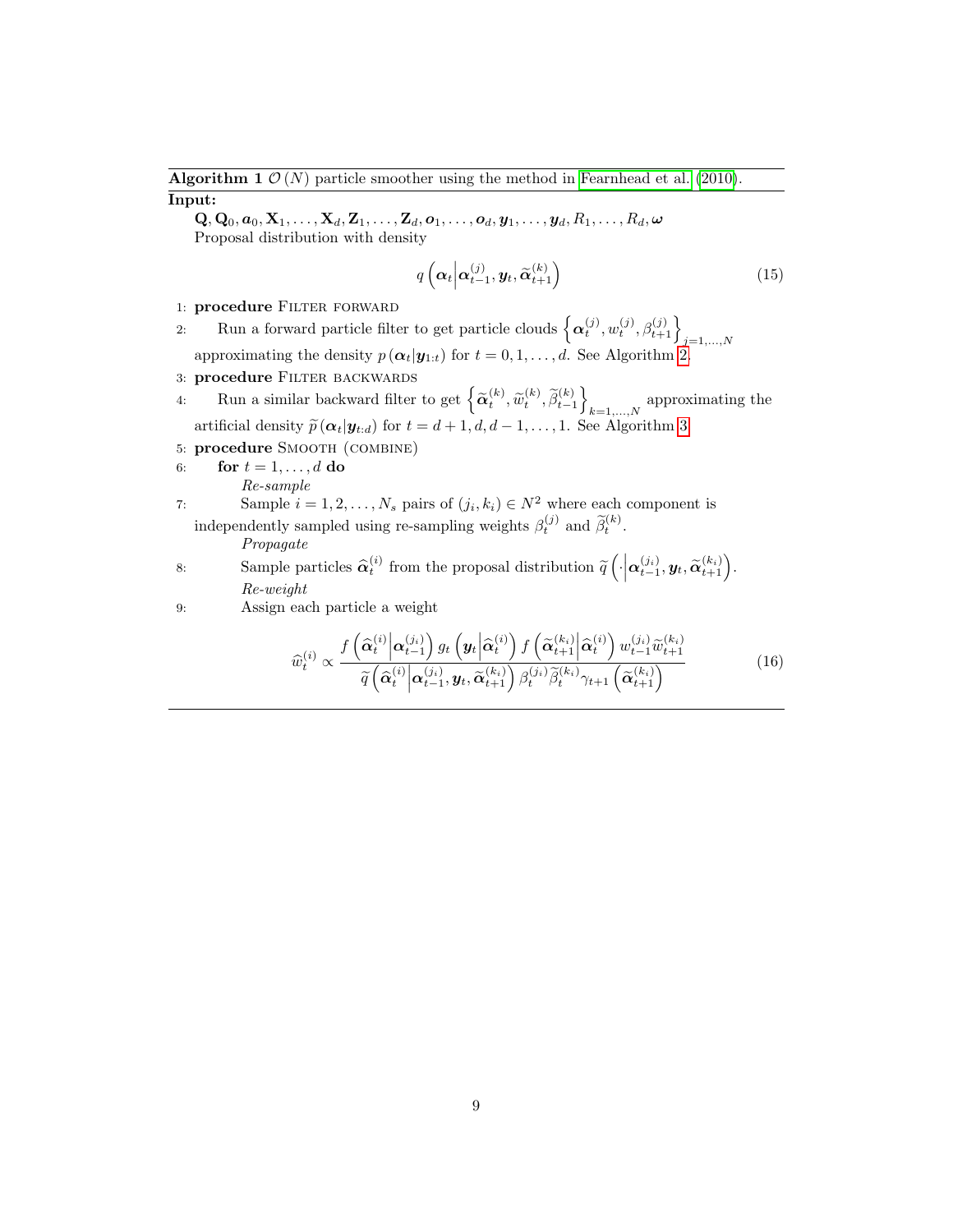<span id="page-9-0"></span>Algorithm 2 Forward filter as in [Pitt and Shephard \(1999\)](#page-26-0). It is equivalent with [Doucet](#page-25-0) [and Johansen \(2009,](#page-25-0) p. 20 and 25). The version and notation below is from [Fearnhead](#page-25-3) [et al. \(2010,](#page-25-3) p. 449).

#### Input:

Proposal distribution with density

$$
q\left(\boldsymbol{\alpha}_{t}\Big|\boldsymbol{\alpha}_{t-1}^{(j)},\boldsymbol{y}_{t}\right)
$$

Function  $h$  to compute re-sampling weights

$$
\beta_t^{(j)} \propto h(\boldsymbol{y}_t,\boldsymbol{\alpha}_{t-1}^{(j)})w_{t-1}^{(j)}
$$

1: Sample  $\alpha_0^{(1)}, \ldots, \alpha_0^{(N_f)}$  particles from  $\mathcal{N}(\mu_0, \mathbf{Q}_0)$  and set the weights  $w_0^{(1)}, \ldots, w_0^{(N_f)}$ to  $1/N_f$ .

2: for  $t = 1, \ldots, d$  do

3: procedure Re-sample

4: Compute re-sampling weights  $\beta_t^{(j)}$  using h and re-sample according to  $\beta_t^{(j)}$  to get indices  $j_1, \ldots j_N$ . If we do not re-sample then set  $\beta_t^{(j)} = 1/N$  or  $1/N_f$  at time  $t = 1$ .

5: **procedure** PROPAGATE

6: Sample new particles  $\alpha_t^{(i)}$  using the proposal distribution  $q\left(\alpha_t\middle|\alpha_{t-1}^{(j_i)},y_t\right)$ .

- 7: procedure Re-weight
- 8: Re-weight particles using

<span id="page-9-1"></span>
$$
w_t^{(i)} \propto \frac{g_t\left(\mathbf{y}_t\middle|\mathbf{\alpha}_t^{(i)}\right) f\left(\mathbf{\alpha}_t^{(i)}\middle|\mathbf{\alpha}_{t-1}^{(j_i)}\right) w_{t-1}^{(j_i)}}{q\left(\mathbf{\alpha}_t^{(i)}\middle|\mathbf{\alpha}_{t-1}^{(j_i)}, \mathbf{y}_t\right) \beta_t^{(j_i)}}\tag{17}
$$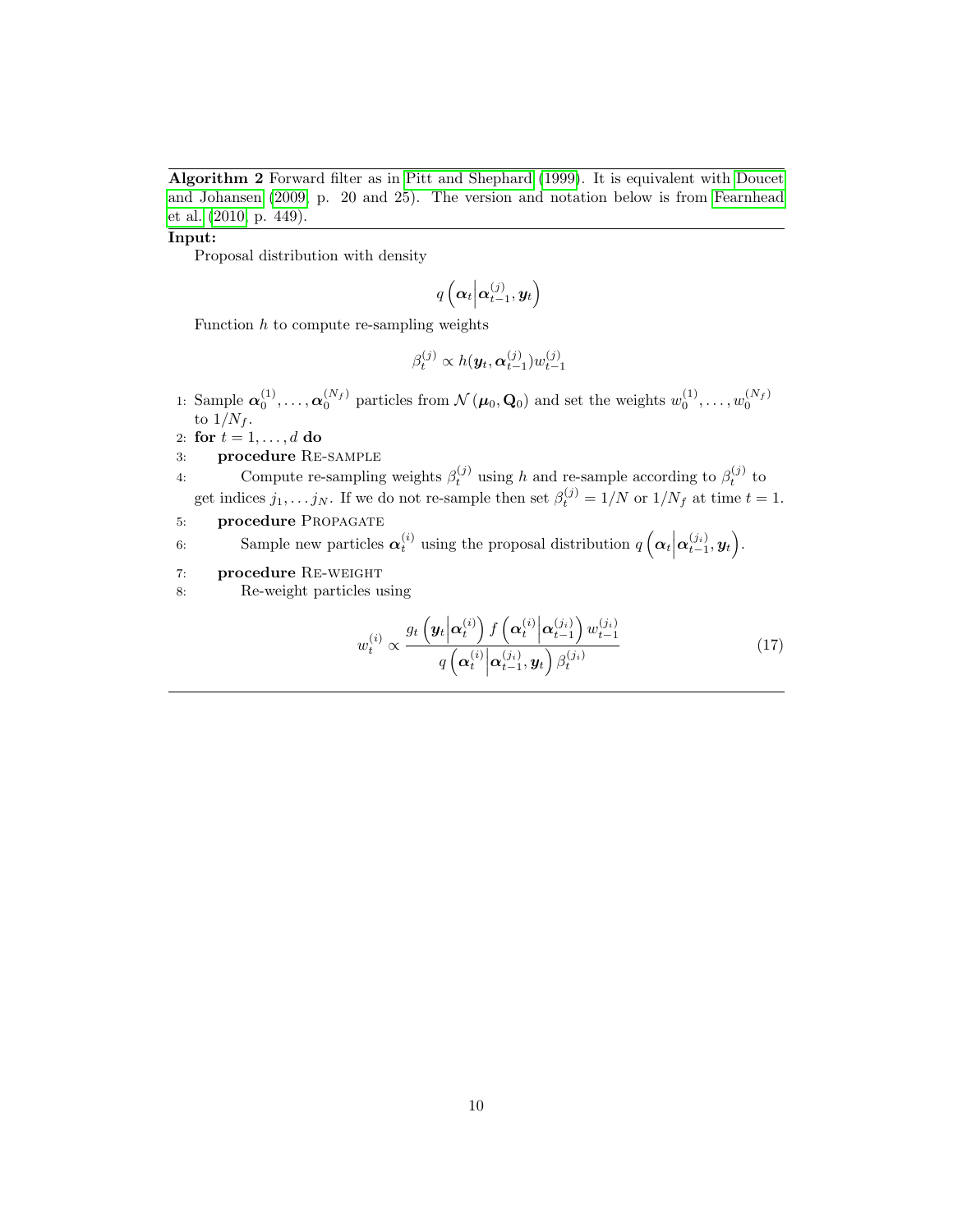# <span id="page-10-0"></span>Algorithm 3 Backwards filter. See [Briers et al. \(2009\)](#page-25-4) and [Fearnhead et al. \(2010\)](#page-25-3).

### Input:

An artificial distribution

$$
\widetilde{p}(\boldsymbol{\alpha}_t|\boldsymbol{y}_{t:d}) \propto \gamma_t(\boldsymbol{\alpha}_t) p(\boldsymbol{y}_{t:d}|\boldsymbol{\alpha}_t)
$$
\n(18)

with an artificial prior distribution  $\gamma_t(\alpha_t)$ . Proposal distribution

$$
\widetilde{q}\left(\boldsymbol{\alpha}_{t}\Big|\boldsymbol{y}_{t},\widetilde{\boldsymbol{\alpha}}_{t+1}^{(k)}\right)
$$

Function  $h$  to compute re-sampling weights

$$
\widetilde{\beta}_t^{(k)} \propto h(\boldsymbol{y}_t, \widetilde{\boldsymbol{\alpha}}_{t+1}^{(k)}) \widetilde{w}_{t+1}^{(k)}
$$

1: Sample  $\widetilde{\alpha}_{d+1}^{(1)}, \ldots, \widetilde{\alpha}_{d+1}^{(N_f)}$  particles from  $\gamma_{d+1}(\cdot)$  and set the weights  $\widetilde{w}_{d+1}^{(1)}, \ldots, w_{d+1}^{(N_f)}$  to  $1/N_f$ .

2: for  $t = d, ..., 1$  do

- 3: procedure Re-sample
- 4: Compute re-sampling weights  $\tilde{\beta}_t^{(k)}$  using h and re-sample according to  $\tilde{\beta}_t^{(k)}$  to get indices  $k_1, \ldots k_N$ . If we do not re-sample then set  $\tilde{\beta}_t^{(k)} = 1/N$  or  $1/N_f$  at time  $t = d$ .
- 5: **procedure PROPAGATE**

6: Sample new particles  $\tilde{\alpha}_t^{(i)}$  using the proposal distribution  $\tilde{q} \left( \alpha_t \middle| \tilde{\alpha}_{t+1}^{(k_i)}, y_t \right)$ .

- 7: procedure Re-weight
- 8: Re-weight particles using

<span id="page-10-1"></span>
$$
\widetilde{w}_{t}^{(i)} \propto \frac{g_{t}\left(\mathbf{y}_{t}\left|\widetilde{\boldsymbol{\alpha}}_{t}^{(i)}\right) f\left(\widetilde{\boldsymbol{\alpha}}_{t+1}^{(k_{i})}\left|\widetilde{\boldsymbol{\alpha}}_{t}^{(i)}\right.\right)\gamma_{t}\left(\widetilde{\boldsymbol{\alpha}}_{t}^{(i)}\right) \widetilde{w}_{t+1}^{(k_{i})}}{q\left(\widetilde{\boldsymbol{\alpha}}_{t}^{(i)}\left|\widetilde{\boldsymbol{\alpha}}_{t+1}^{(k_{i})}, \mathbf{y}_{t}\right.\right)\gamma_{t+1}\left(\widetilde{\boldsymbol{\alpha}}_{t+1}^{(k_{i})}\right)\beta_{t}^{(k_{i})}}\tag{19}
$$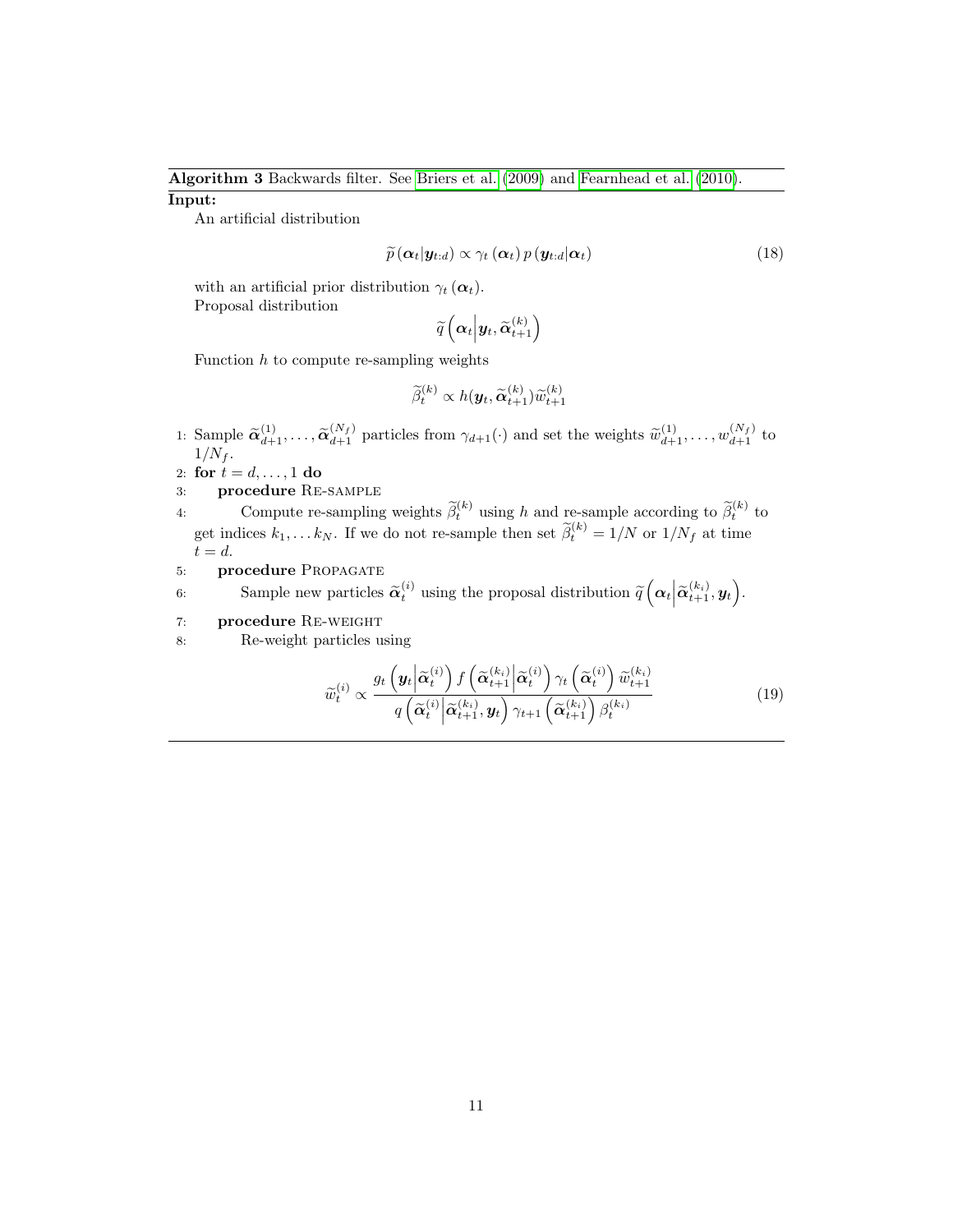# <span id="page-11-0"></span>2 Non-linear Conditional Observation Model

If we go back to the model in Equation [\(1\)](#page-0-0) then  $y_t | \alpha_t$  is not a multivariate normal distribution for the implemented models. In this case, we have no closed from solutions for the optimal re-sampling weights, and we do not know the following conditional distributions:  $\alpha_t | y_t, \alpha_{t-1}, \alpha_t | y_t, \alpha_{t+1}$  (in the artificial distribution P), and  $\alpha_t | y_t, \alpha_{t-1}, \alpha_{t+1}$ . However, assume that  $g_t(\mathbf{y}_t|\alpha_t)$  is log-concave in  $\alpha_t$ . If this is true then it is easy to show that all of the previous three conditional distributions are unimodal. Hence, we can make a multivariate normal approximation as in [Pitt and Shephard \(1999\)](#page-26-0). To do so, we make a second order Taylor expansion around some value z to get

$$
k_t(\boldsymbol{\alpha}_t) = \log g_t(\boldsymbol{y}_t | \boldsymbol{\eta}(\boldsymbol{\alpha}_t)), \qquad \boldsymbol{\eta}(\boldsymbol{\alpha}_t) = \mathbf{X}_t \boldsymbol{\alpha}_t + \boldsymbol{h}_t
$$
  

$$
\log g_t(\boldsymbol{y}_t | \boldsymbol{\alpha}_t) \approx \mathrm{D}k_t(\boldsymbol{z}) (\boldsymbol{\alpha}_t - \boldsymbol{z}) + \frac{1}{2} (\boldsymbol{\alpha}_t - \boldsymbol{z})^\top \mathrm{H}k_t(\boldsymbol{z}) (\boldsymbol{\alpha}_t - \boldsymbol{z}) + \dots
$$
  

$$
= \boldsymbol{\alpha}_t^\top \mathrm{D}k_t(\boldsymbol{z})^\top - \frac{1}{2} (\boldsymbol{\alpha}_t - \boldsymbol{z})^\top (-\mathrm{H}k_t(\boldsymbol{z})) (\boldsymbol{\alpha}_t - \boldsymbol{z}) + \dots
$$
  

$$
= \boldsymbol{\alpha}_t^\top (-\mathrm{H}k_t(\boldsymbol{z})) (\boldsymbol{z} - \mathrm{H}k_t(\boldsymbol{z})^{-1} \mathrm{D}k_t(\boldsymbol{z})^\top) - \frac{1}{2} \boldsymbol{\alpha}_t^\top (-\mathrm{H}k_t(\boldsymbol{z})) \boldsymbol{\alpha}_t + \dots
$$

where  $\dots$  includes the zero order term,  $Dk_t$  is the Jacobian, and  $Hk_t$  denotes the Hessian. I add a subscript to D and H to which variable the Jacobian or Hessian is with respect to. We still assume that we use a first order state space model such that  $r = p$ . We notice that

$$
\mathrm{H}k_t(z) = \mathrm{D}_{\boldsymbol{\alpha}_t}\boldsymbol{\eta}(z)^{\top}\mathrm{H}_{\boldsymbol{\eta}}\log g_t\left(y_t|\boldsymbol{\eta}(z)\right)\mathrm{D}_{\boldsymbol{\alpha}_t}\boldsymbol{\eta}(z) \n= \mathbf{X}_t^{\top}(-\mathbf{G}_t(z))\mathbf{X}_t, \qquad \mathbf{G}_t(z) = -\mathrm{H}_{\boldsymbol{\eta}}\log g_t\left(y_t|\boldsymbol{\eta}(z)\right)
$$

which follows from the chain rule and we use that  $H_{\alpha_t}\eta(z) = 0$ . Thus,

$$
\begin{aligned} \log g_t \left( \boldsymbol{y}_t | \boldsymbol{\alpha}_t \right) &\approx \boldsymbol{\alpha}_t^\top \mathbf{X}_t^\top \mathbf{G}_t(z) \boldsymbol{u}_t(z) - \frac{1}{2} \boldsymbol{\alpha}_t \mathbf{X}_t^\top \mathbf{G}_t(z) \mathbf{X}_t \boldsymbol{\alpha}_t \\ \boldsymbol{u}_t(z) &= \mathbf{X}_t z - \mathbf{X}_t \text{H} k_t(z)^{-1} \text{D} k_t(z)^\top \end{aligned}
$$

This yields the following multivariate normal approximation

$$
g_t\left(\mathbf{y}_t\middle|\boldsymbol{\alpha}_t\right) \approx \phi\left(\mathbf{X}_t\boldsymbol{\alpha}_t\middle|\boldsymbol{u}_t\left(\boldsymbol{z}\right),\mathbf{G}_t\left(\boldsymbol{z}\right)^{-1}\right)
$$

The Taylor approximation is easily used in the proposal distributions. E.g., for given  $z$ , we get the following mean and covariance matrix analogues to Equation [\(3\)](#page-4-1) and [\(4\)](#page-4-2) in the proposal distribution in the forward particle filter

$$
\begin{aligned} \boldsymbol{\Sigma}_t(\boldsymbol{z}) &= \left(\mathbf{Q}^{-1} + \mathbf{X}_t^\top \mathbf{G}_t(\boldsymbol{z}) \mathbf{X}_t\right)^{-1} \\ \boldsymbol{\mu}_t(\boldsymbol{x}, \boldsymbol{z}) &= \boldsymbol{\Sigma}_t(\boldsymbol{z}) \left(\mathbf{Q}^{-1} \mathbf{F} \boldsymbol{x} + \mathbf{X}_t^\top \mathbf{G}_t(\boldsymbol{z}) \boldsymbol{u}_t(\boldsymbol{z})\right) \end{aligned}
$$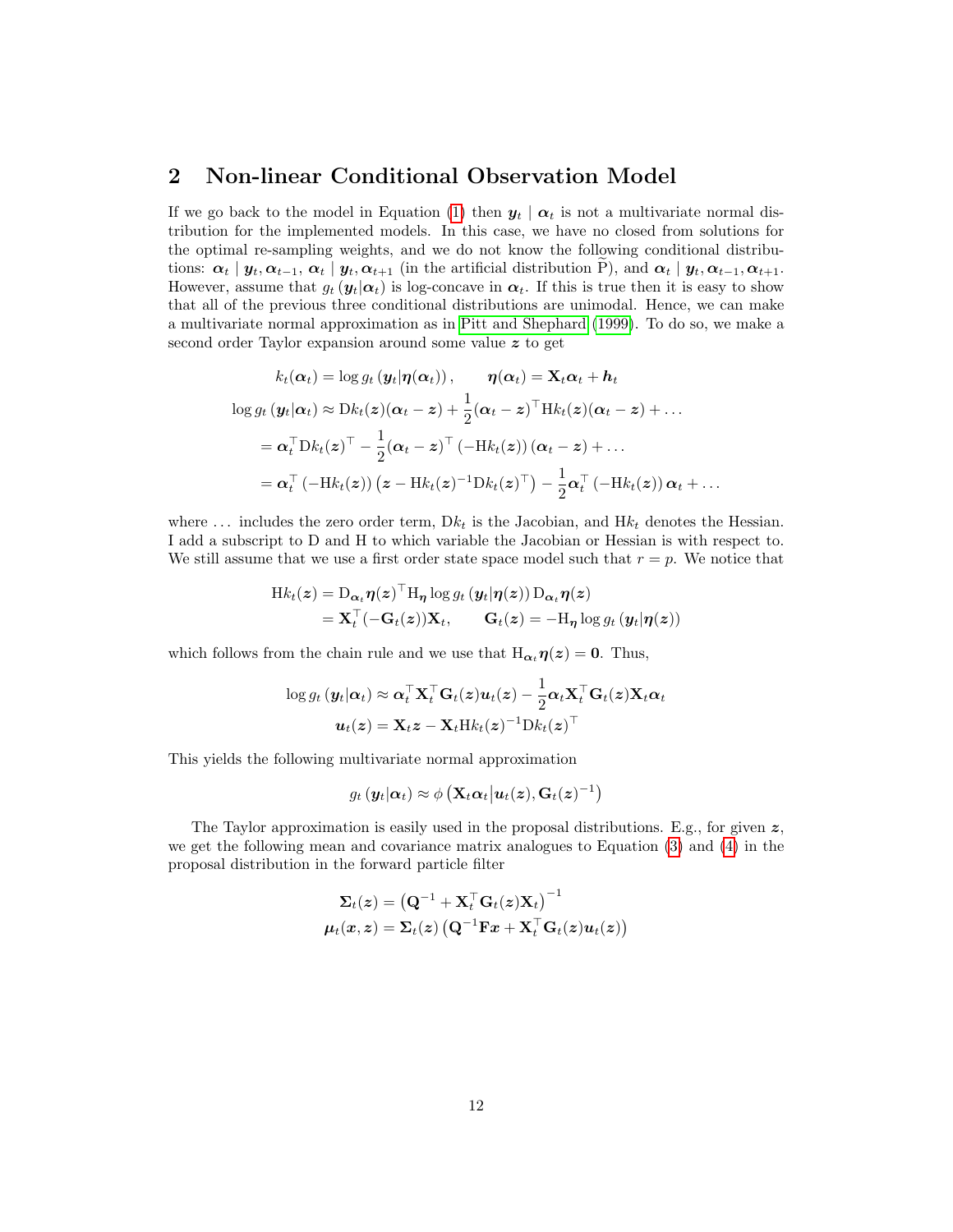As for the re-sampling weights, we can use

$$
\hat{\alpha} = \mu_t(\alpha_{t-1}^{(j)}, z)
$$
\n
$$
\beta_t^{(j)} \propto p\left(\mathbf{y}_t \middle| \alpha_{t-1}^{(j)}\right) w_{t-1}^{(j)}
$$
\n
$$
= \frac{p\left(\mathbf{y}_t \middle| \alpha_{t-1}^{(j)}\right) w_{t-1}^{(j)}}{g_t\left(\mathbf{y}_t \middle| \hat{\alpha}\right) f\left(\hat{\alpha} \middle| \alpha_{t-1}^{(j)}\right)} g_t\left(\mathbf{y}_t \middle| \hat{\alpha}\right) f\left(\hat{\alpha} \middle| \alpha_{t-1}^{(j)}\right) w_{t-1}^{(j)}
$$
\n
$$
= \frac{g_t\left(\mathbf{y}_t \middle| \hat{\alpha}\right) f\left(\hat{\alpha} \middle| \alpha_{t-1}^{(j)}\right) w_{t-1}^{(j)}}{p\left(\hat{\alpha} \middle| \alpha_{t-1}^{(j)}, \mathbf{y}_t\right)}
$$
\n
$$
\approx \frac{g_t\left(\mathbf{y}_t \middle| \hat{\alpha}\right) f\left(\hat{\alpha} \middle| \alpha_{t-1}^{(j)}\right) w_{t-1}^{(j)}}{q\left(\hat{\alpha} \middle| \alpha_{t-1}^{(j)}, \mathbf{y}_t\right)}
$$

as in [Fearnhead et al. \(2010\)](#page-25-3). We can approximate the backwards particle filter re-sampling weights in equation [\(10\)](#page-6-1) in a similar way

$$
\widetilde{\beta}_{t}^{(k)} \propto \widetilde{p}\left(\mathbf{y}_{t} \middle| \widetilde{\alpha}_{t+1}^{(k)}\right) \widetilde{w}_{t+1}^{(k)} \n\approx \frac{g_{t}\left(\mathbf{y}_{t} \middle| \widehat{\alpha}\right) \widetilde{p}\left(\widehat{\alpha} \middle| \widetilde{\alpha}_{t+1}^{(k)}\right) \widetilde{w}_{t+1}^{(k)} \n\approx \frac{\widetilde{q}\left(\widehat{\alpha} \middle| \mathbf{y}_{t}, \widetilde{\alpha}_{t+1}^{(k)}\right)}{\widetilde{q}\left(\widehat{\alpha} \middle| \mathbf{y}_{t}, \widetilde{\alpha}_{t+1}^{(k)}\right)} \n= \frac{g_{t}\left(\mathbf{y}_{t} \middle| \widehat{\alpha}\right) f\left(\widetilde{\alpha}_{t+1}^{(k)} \middle| \widehat{\alpha}\right) \gamma_{t}(\widehat{\alpha}) \widetilde{w}_{t+1}^{(k)} \n\widetilde{q}\left(\widehat{\alpha} \middle| \mathbf{y}_{t}, \widetilde{\alpha}_{t+1}^{(k)}\right) \gamma_{t+1}(\widetilde{\alpha}_{t+1}^{(k)})} \tag{20}
$$
\n
$$
\widehat{\alpha} = \overleftarrow{\mu}(\widetilde{\alpha}_{t+1}^{(k)}, \mathbf{z})
$$

$$
\overleftarrow{\boldsymbol{\mu}}(\boldsymbol{x}, \boldsymbol{z}) = \overleftarrow{\boldsymbol{\Sigma}}_t(\boldsymbol{z}) \left( \mathbf{P}_t^{-1} \boldsymbol{m}_t + \mathbf{F}^\top \mathbf{Q}^{-1} \boldsymbol{x} + \mathbf{X}_t^\top \mathbf{G}_t(\boldsymbol{z}) \boldsymbol{u}_t(\boldsymbol{z}) \right) \tag{21}
$$

<span id="page-12-1"></span><span id="page-12-0"></span>
$$
\overleftarrow{\mathbf{\Sigma}}_t(z) = \left(\mathbf{P}_t^{-1} + \mathbf{F}^\top \mathbf{Q}^{-1} \mathbf{F} + \mathbf{X}_t^\top \mathbf{G}_t(z) \mathbf{X}_t\right)^{-1} \tag{22}
$$

We may also use a multivariate  $t$ -distribution for the proposal distribution to get heavier tails than we do with the multivariate normal distribution. This is important as too light tailed proposal distributions (relative to the target) can yield few large importance weights.

### 2.1 Where to Make the Expansion

An options is to make the Taylor expansion at a mode for each particle or particle pair in the smoothing step. This yields

$$
z^{(j)} = \arg \max_{z} g_t(y_t|z) f(z|\alpha_{t-1}^{(j)})
$$
  
\n
$$
z^{(k)} = \arg \max_{z} g_t(y_t|z) \gamma_t(z) f(\widetilde{\alpha}_{t+1}^{(k)}|z)
$$
  
\n
$$
z^{(i)} = \arg \max_{z} f(z|\alpha_{t-1}^{(j_i)}) g_t(y_t|z) f(\widetilde{\alpha}_{t+1}^{(k_i)}|z)
$$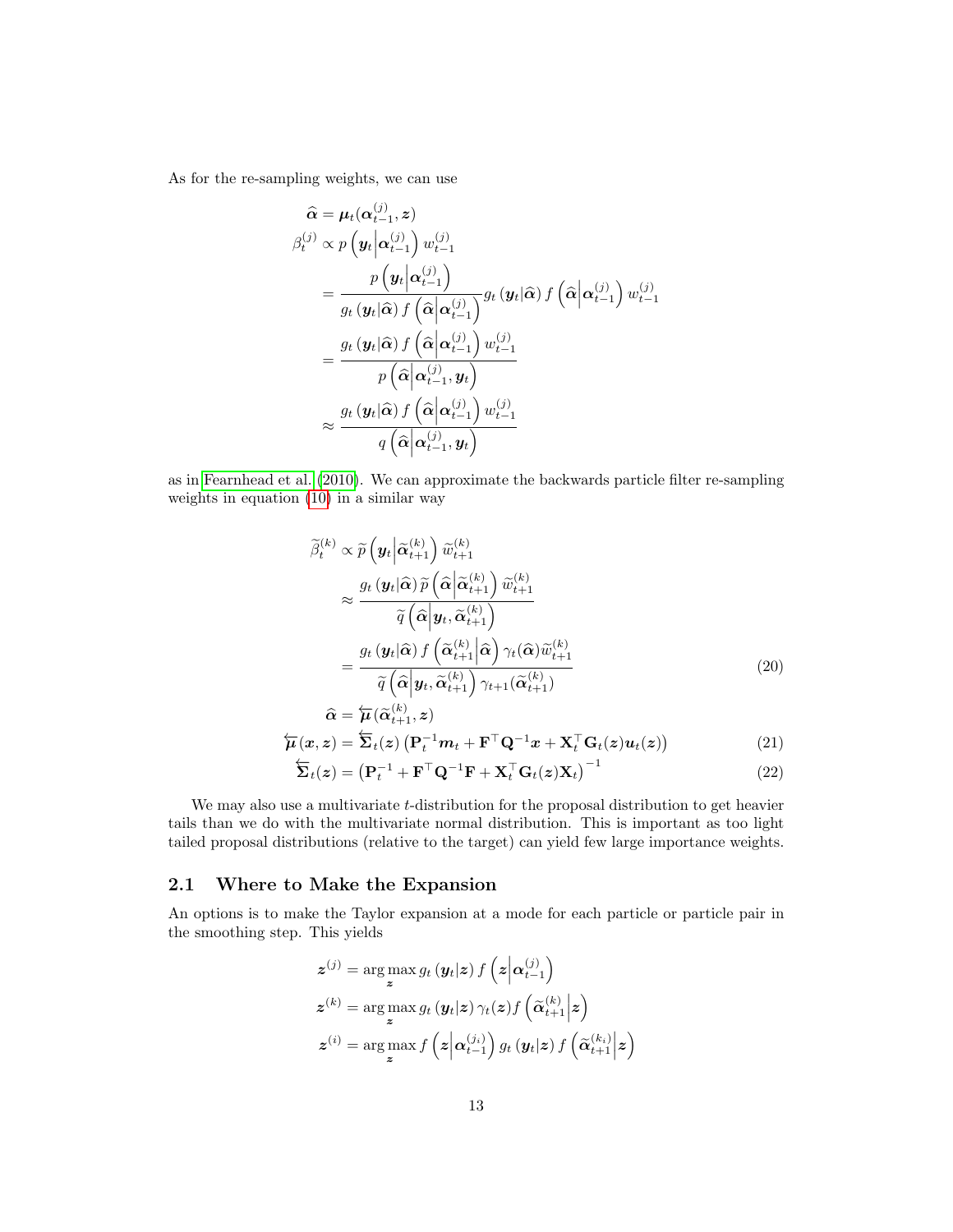for respectively the forward particle filter, backward particle filter, and smoother. The downside is a  $\mathcal{O}(r^2 n_{\max} N_S)$  or  $\mathcal{O}(r^2 n_{\max} N)$  computational complexity at each time point as we have to evaluate  $X_t^{\top} G_t(z) X_t$  for each particle or particle pair. Instead we can make the approximation once at each time point at respectively  $\sum_{i=1}^{N} w_{t-1}^{(j)} \alpha_{t-1}^{(j)}$ ,  $\sum_{i=1}^{N} \widetilde{w}_{t+1}^{(j)} \widetilde{\alpha}_{t+1}^{(j)}$ , and

$$
\left(\mathbf{Q}^{-1}+\mathbf{F}^{\top}\mathbf{Q}^{-1}\mathbf{F}\right)^{-1}\left(\mathbf{Q}^{-1}\mathbf{F}\sum_{i=1}^{N}w_{t-1}^{(j)}\boldsymbol{\alpha}_{t-1}^{(j)}+\mathbf{F}^{\top}\mathbf{Q}^{-1}\sum_{i=1}^{N}\widetilde{w}_{t+1}^{(j)}\widetilde{\boldsymbol{\alpha}}_{t+1}^{(j)}\right)
$$

which will reduce the computational complexity at each time point to  $\mathcal{O}(rn_{\text{max}}N_S + rpn_{\text{max}})$ or  $\mathcal{O}(rn_{\text{max}}N + rpn_{\text{max}})$ .

## 3 Higher Order State Space Models

Now, we will consider the case where  $p > r$ . Currently this is not supported in the package but may be in the future. An example is a seconder order vector autoregression, VAR (2), with  $2r = p$  and

$$
\mathbf{F} = \begin{pmatrix} \mathbf{F}_1 & \mathbf{F}_2 \\ \mathbf{I}_r & \mathbf{0} \end{pmatrix}, \quad \mathbf{F}_i \in \mathbb{R}^{r \times r}
$$

$$
\boldsymbol{\alpha}_t = \begin{pmatrix} \boldsymbol{\xi}_t^\top & \boldsymbol{\xi}_{t-1}^\top \end{pmatrix}^\top
$$

Here

$$
f(\alpha_t|\alpha_{t-1}) = \delta_{\mathbf{K} \mathbf{F} \alpha_{t-1}} (\mathbf{K} \alpha_t) \phi (\mathbf{R}^+ \alpha_t | \mathbf{R}^+ \mathbf{F} \alpha_{t-1}, \mathbf{Q}), \qquad \mathbf{K} = \begin{pmatrix} \mathbf{0} \\ \mathbf{I}_{p-r} \end{pmatrix}
$$
  
=  $\delta_{\xi_{t-1}} (\mathbf{K} \alpha_t) \phi (\xi_t | \mathbf{R}^+ \mathbf{F} \alpha_{t-1}, \mathbf{Q})$ 

the second equality follows in a seconder order vector autoregression. This is easily implemented in the forward particle filter by sampling  $\xi_t | \alpha_{t-1}$  and setting the remaining  $p - r$ variables of  $\alpha_t$  to  $\text{KF}\alpha_{t-1}$  (the last  $p-r$  rows of  $\text{F}\alpha_{t-1}$ ). It is not as easy for the backward filter. To see this, consider the artificial transition density in Equation [\(7\)](#page-5-0)

$$
\widetilde{p}(\alpha_t|\alpha_{t+1}) = \frac{f(\alpha_{t+1}|\alpha_t) \gamma_t(\alpha_t)}{\gamma_{t+1}(\alpha_{t+1})}
$$
\n
$$
= \frac{\delta_{\mathbf{K} \mathbf{F} \alpha_t} (\mathbf{K} \alpha_{t+1}) \phi(\mathbf{R}^+ \alpha_{t+1} | \mathbf{R}^+ \mathbf{F} \alpha_t, \mathbf{Q}) \gamma_t(\alpha_t)}{\gamma_{t+1}(\alpha_{t+1})}
$$

where the last equality holds in this example. This distribution is obviously degenerate as it only has mass at the point  $\xi_t = \mathbf{K} \mathbf{F} \alpha_t$  in the VAR(2) model.

#### 3.1 Backward Particle Filter

What we can do in the backward particle filter in a  $VAR (o)$  model with  $o > 1$  is to sample  $\xi_t$  at time t given  $\widetilde{\alpha}_{t+o}^{(k)}$ . Thus, we start Algorithm [3](#page-10-0) by sampling  $\alpha_{d+o}$ . Further, we change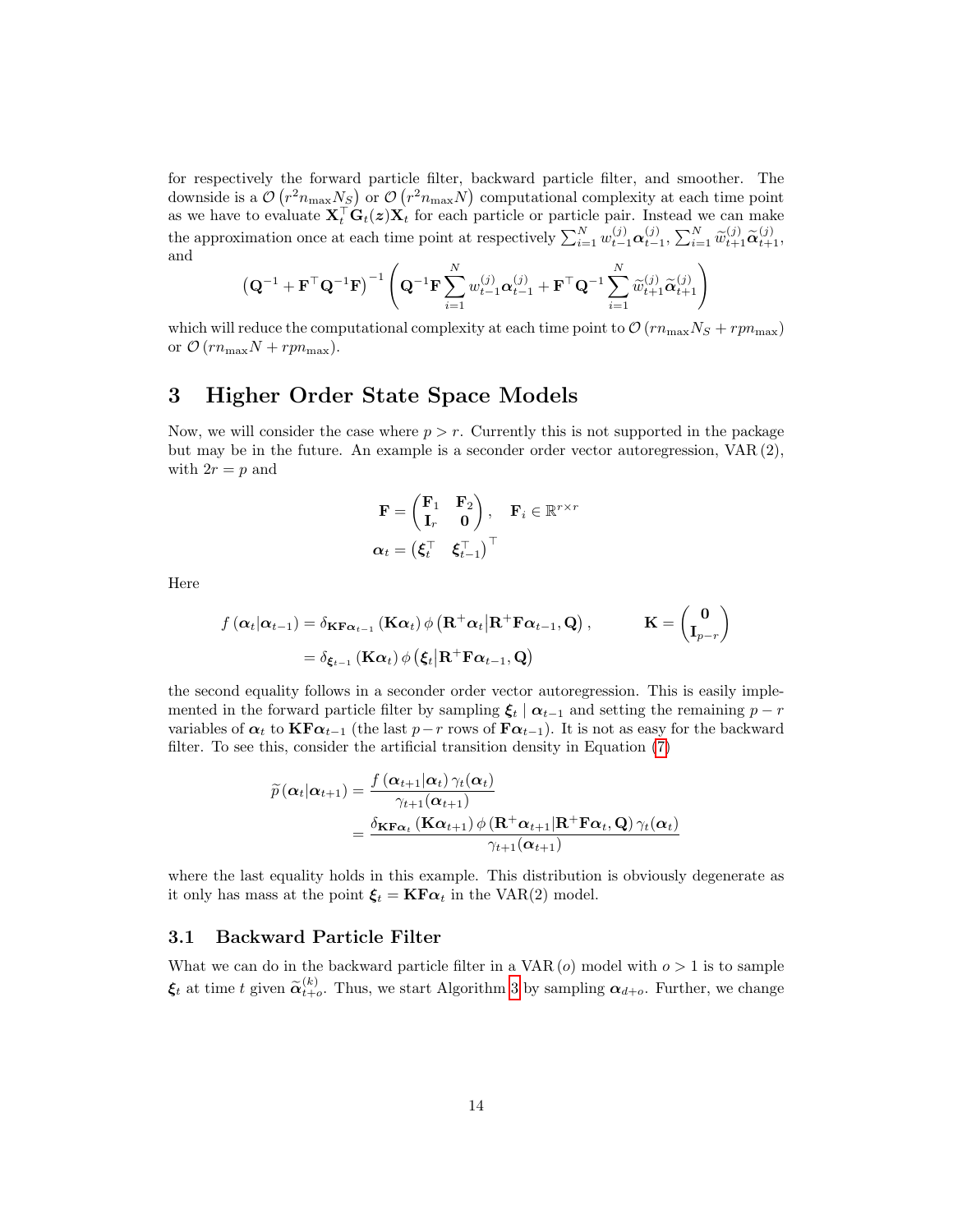the artificial prior distribution density in Equation [\(6\)](#page-5-1) to

$$
\gamma_t(\alpha_t) = \phi\left(\alpha_t \middle| \overleftarrow{m}_t, \overleftarrow{P}_t\right)\n\n\gamma_t(\xi_t) = \phi\left(\alpha_t \middle| \mathbf{R}^+ \overleftarrow{m}_t, \mathbf{R}^+ \overleftarrow{P}_t \mathbf{R}^{+\top}\right)\n\n\overleftarrow{m}_t = \mathbf{F}^t \mu_0\n\n\overleftarrow{P}_t = \begin{cases}\n\mathbf{Q}_0 & t = 0 \\
\mathbf{F} \overleftarrow{P}_{t-1} \mathbf{F}^\top + \mathbf{R} \mathbf{Q} \mathbf{R}^\top & t > 0\n\end{cases}
$$

Next, we find the conditional distribution  $\tilde{\alpha}_{t+o}^{(k)} | \xi_t$ . To do so, we first find the join distribution of  $(\boldsymbol{\alpha}_{t+o}^{\top}, \boldsymbol{\xi}_t^{\top})^{\top}$ . We can find that

$$
\boldsymbol{\xi}_k = \mathbf{R}^+ \mathbf{F}^k \boldsymbol{\alpha}_0 + \sum_{i=1}^k \mathbf{G}(k-i) \boldsymbol{\epsilon}_i
$$

$$
\mathbf{G}(j) = \begin{cases} \mathbf{I}_r & j=0\\ \sum_{i=1}^{\min(j,o)} \mathbf{F}_i \mathbf{G}(j-i) & j>0 \end{cases}
$$

Thus,

$$
E(\xi_t) = \mathbf{R}^+ \mathbf{F}^k \mu_0 = \mathbf{R}^+ m_t
$$
  
\n
$$
E(\alpha_t) = m_t
$$
  
\n
$$
Var(\xi_t) = \sum_{i=1}^t \mathbf{G}(t-i) \mathbf{Q} \mathbf{G}(t-i)^\top + \mathbf{R}^+ \mathbf{F}^t \mathbf{Q}_0 \mathbf{F}^{t\top} \mathbf{R}^{+\top}
$$
  
\n
$$
= \mathbf{R}^+ \mathbf{P}_t \mathbf{R}^{+\top}
$$
  
\n
$$
Cov(\xi_k, \xi_l) = \sum_{i=1}^l \mathbf{G}(k-i) \mathbf{Q} \mathbf{G}(l-i)^\top + \mathbf{R}^+ \mathbf{F}^k \mathbf{Q}_0 \mathbf{F}^{l\top} \mathbf{R}^{+\top}, \qquad k > l
$$
  
\n
$$
Var(\alpha_t) = \mathbf{P}_t
$$

with which we can find that the joint distribution is

$$
\begin{pmatrix} \alpha_{t+o} \\ \xi_t \end{pmatrix} \sim \mathcal{N} \left( \begin{pmatrix} m_{t+o} \\ R^+ m_t \end{pmatrix}, \begin{pmatrix} P_{t+o} & \text{Cov}(\alpha_{t+o}, \xi_t) \\ \text{Cov}(\xi_t, \alpha_{t+o}) & R^+ P_t R^{+\top} \end{pmatrix} \right)
$$

We are now able to compute

$$
\begin{aligned} \mathbf{E}\left(\alpha_{t+o}|\xi_{t}\right) &= \mu_{\alpha_{t+o}|\xi_{t}} = m_{t+o} + \text{Cov}\left(\alpha_{t+o}, \xi_{t}\right) \mathbf{R}^{\top} \mathbf{P}_{t}^{-1} \mathbf{R}\left(\xi_{t} - \mathbf{R}^{+} m_{t}\right) \\ &= v_{t} + \mathbf{V}_{t} \xi_{t} \\ \mathbf{V}_{t} &= \text{Cov}\left(\alpha_{t+o}, \xi_{t}\right) \mathbf{R}^{\top} \mathbf{P}_{t}^{-1} \mathbf{R} \\ v_{t} &= m_{t+o} - \mathbf{V}_{t} \mathbf{R}^{+} m_{t} \end{aligned}
$$

$$
\text{Var}(\alpha_{t+o}|\xi_t) = \sum_{\alpha_{t+o}|\xi_t} = \mathbf{P}_{t+o} - \text{Cov}(\alpha_{t+o}, \xi_t) \mathbf{R}^\top \mathbf{P}_t^{-1} \mathbf{R} \text{Cov}(\xi_t, \alpha_{t+o})
$$

Having found this conditional distribution then we can apply similar arguments as we did before and find the following mean and covariance matrix in the proposal distribution

$$
\begin{aligned} \overleftarrow{\boldsymbol{\mu}}(\widetilde{\boldsymbol{\alpha}}_{t+o}^{(k)},\boldsymbol{z}) & = \overleftarrow{\boldsymbol{\Sigma}}_{t}(\boldsymbol{z})\left(\mathbf{R}^{\top}\mathbf{P}_{t}^{-1}\boldsymbol{m}_{t} + \mathbf{V}_{t}^{\top}\boldsymbol{\Sigma}_{\alpha_{t+o}|\boldsymbol{\xi}_{t}}^{-1}(\widetilde{\boldsymbol{\alpha}}_{t+o}^{(k)} - \boldsymbol{v}_{t}) + \mathbf{X}_{t}^{\top}\mathbf{G}_{t}(\boldsymbol{z})\boldsymbol{u}_{t}(\boldsymbol{z})\right) \\ \overleftarrow{\boldsymbol{\Sigma}}_{t}(\boldsymbol{z}) & = \left(\mathbf{R}^{\top}\mathbf{P}_{t}^{-1}\mathbf{R} + \mathbf{V}_{t}^{\top}\boldsymbol{\Sigma}_{\alpha_{t+o}|\boldsymbol{\xi}_{t}}^{-1}\mathbf{V}_{t} + \mathbf{X}_{t}^{\top}\mathbf{G}_{t}(\boldsymbol{z})\mathbf{X}_{t}\right)^{-1} \end{aligned}
$$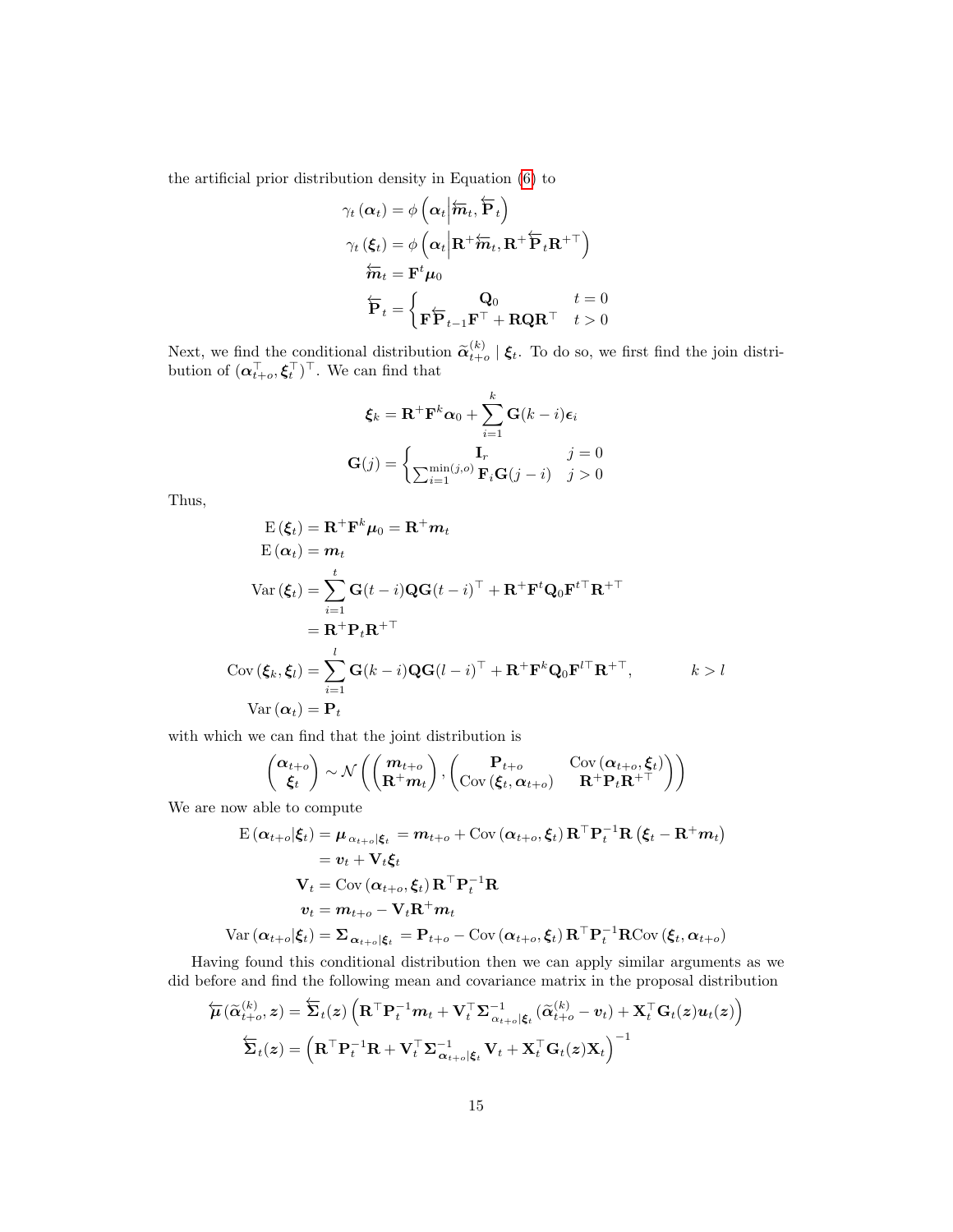which replaces the mean and covariance matrix in Equation [\(21\)](#page-12-0) and [\(22\)](#page-12-1),  $z_t \in \mathbb{R}^r$  is the value of  $\xi_t$  at which we make the Taylor expansion, and  $G_t$  and  $u_t$  are defined in terms of  $\boldsymbol{\xi}_t.$ 

### 3.2 Combining/Smoothing

Similarly, in Algorithm [1](#page-8-0) we sample pairs of particles  $(\alpha_{t-1}^{(j_i)}, \tilde{\alpha}_{t+o}^{(k_i)})$ , and sample  $\xi_t$  given each pair. We can replace the mean and covariance matrix in the proposal distribution in Equation [\(13\)](#page-7-1) and [\(12\)](#page-7-2) with the approximation

$$
\overleftrightarrow{\mathbf{\Sigma}}_t(z) = \left(\mathbf{Q}^{-1} + \mathbf{V}_t^\top\mathbf{\Sigma}_{\alpha_{t+o}|\boldsymbol{\xi}_t}^{-1}\mathbf{V}_t + \mathbf{X}_t^\top\mathbf{G}_t(z)\mathbf{X}_t\right)^{-1} \n\overleftrightarrow{\boldsymbol{\mu}}_t(\boldsymbol{\alpha}_{t-1}^{(j_i)}, \widetilde{\boldsymbol{\alpha}}_{t+o}^{(k_i)}, \boldsymbol{z}) = \n\mathbf{\Sigma}_t(z) \left(\mathbf{Q}^{-1}\mathbf{R}^+\mathbf{F}\boldsymbol{\alpha}_{t-1}^{(j_i)} + \mathbf{V}_t^\top\mathbf{\Sigma}_{\alpha_{t+o}|\boldsymbol{\xi}_t}^{-1}(\widetilde{\boldsymbol{\alpha}}_{t+o}^{(k_i)} - \boldsymbol{v}_t) + \mathbf{X}_t^\top\mathbf{G}_t(z)\mathbf{X}_t\right)
$$

where z is the value of  $\xi_t$  that we make the Taylor expansion at.

# 4 Log-Likelihood Evaluation and Parameter Estimation

In this section, I show an example of parameter estimation in the first order random walk using a Monte Carlo EM-algorithm. Then I cover the general vector autoregression model and how one can estimate the fixed effects. See [Kantas et al. \(2015\)](#page-25-1); [Del Moral et al. \(2010\)](#page-25-8); Schön et al.  $(2011)$  for a general coverage of parameter estimation with particle filters. Firstly though, I will remark that we can approximate the log-likelihood for a particular value of  $\theta = {\bf Q}, {\bf Q}_0, \mu_0, {\bf F}$  as described in [Doucet and Johansen \(2009,](#page-25-0) p. 5) and [Malik and Pitt](#page-26-2) [\(2011,](#page-26-2) p. 193) using the forward particle filter shown in Algorithm [2.](#page-9-0) Details are omitted here for the sake of brevity.

The formulas for parameter estimation for the first order random are particularly simple. We need to estimate Q and  $a_0$  elements of  $\varphi = {\bf Q}, {\bf Q}_0, {\boldsymbol{\mu}}_0$ . We do this by running Algorithm [1](#page-8-0) for the current  $\varphi$ . This yields the following quantities from the E-step

$$
t_t^{(\varphi)} \approx \sum_{i=1}^{N_s} \hat{\alpha}_t^{(i)} \hat{w}_t^{(i)}
$$
  

$$
T_t^{(\varphi)} \approx \sum_{i=1}^{N_s} \left( \hat{\alpha}_t^{(i)} - \mathbf{F} \alpha_{t-1}^{(j_{it})} \right) \left( \hat{\alpha}_t^{(i)} - \mathbf{F} \alpha_{t-1}^{(j_{it})} \right)^\top \hat{w}_t^{(i)}
$$
(23)

where we have extended the notation in Algorithm [1](#page-8-0) such that superscript  $j_{it}$  is the index from forward cloud at time  $t-1$  matching with ith smoothed particle at time t. Then we carry out the M-step by updating  $\mu_0$  and Q given the summary statistics above

$$
\boldsymbol{\mu}_0 = \boldsymbol{t}_1^{(\boldsymbol{\varphi})} \qquad \mathbf{Q} = \frac{1}{d-1} \sum_{t=2}^d \mathbf{R}^+ \boldsymbol{T}_t^{(\boldsymbol{\varphi})} \mathbf{R}^{+\top} \tag{24}
$$

We then take another iteration of the EM-algorithm with the new  $\mu_0$  and Q and repeat till a convergence criteria is satisfied.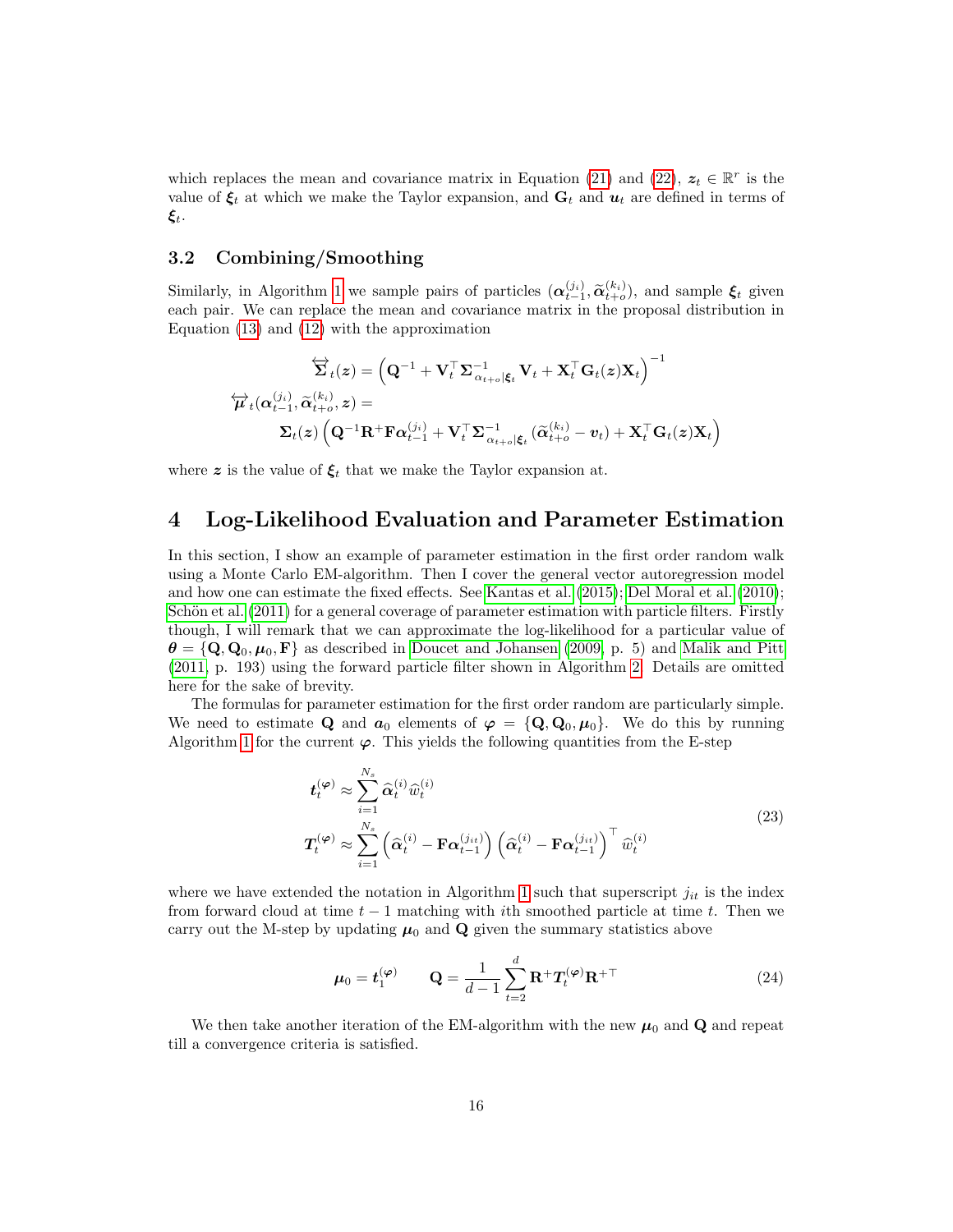#### <span id="page-16-2"></span>4.1 Vector Autoregression Models

We start by defining the following matrices to cover estimation in general vector autoregression models for the latent space variable

$$
\mathbf{N} = \left(\widehat{\alpha}_2^{(1)}, \ldots, \widehat{\alpha}_2^{(N_s)}, \widehat{\alpha}_3^{(1)}, \ldots, \widehat{\alpha}_3^{(N_s)}, \widehat{\alpha}_4^{(1)}, \ldots, \widehat{\alpha}_d^{(N_s)}\right)^{\top} \mathbf{R}^{+\top}
$$
  

$$
\mathbf{M} = \left(\alpha_1^{(j_{12})}, \ldots, \alpha_1^{(j_{N_s2})}, \alpha_2^{(j_{13})}, \ldots, \alpha_2^{(j_{N_s3})}, \alpha_3^{(j_{14})}, \ldots, \alpha_{d-1}^{(j_{N_sd})}\right)^{\top}
$$
  

$$
\mathbf{W} = \text{diag}\left(\widehat{w}_2^{(1)}, \ldots, \widehat{w}_2^{(N_s)}, \widehat{w}_3^{(1)}, \ldots, \widehat{w}_3^{(N_s)}, \widehat{w}_4^{(1)}, \ldots, \widehat{w}_d^{(N_s)}\right)
$$

where diag  $(\cdot)$  is a diagonal matrix. We suppress the dependence above on the result of the E-step in a given iteration of the EM-algorithm to ease the notation. The goal is to estimate F and Q in Equation [\(1\)](#page-0-0). We can find that the M-step maximizers are

$$
\widehat{\mathbf{F}}^{\top} \mathbf{R}^{+\top} = \left(\mathbf{M}^{\top} \mathbf{W} \mathbf{M}\right)^{-1} \mathbf{M}^{\top} \mathbf{W} \mathbf{N}
$$
\n(25)

<span id="page-16-1"></span><span id="page-16-0"></span>
$$
\widehat{\mathbf{Q}} = \frac{1}{d-1} \left( \mathbf{N} - \mathbf{R}^+ \widehat{\mathbf{F}} \mathbf{M} \right)^{\top} \mathbf{W} \left( \mathbf{N} - \mathbf{R}^+ \widehat{\mathbf{F}} \mathbf{M} \right)
$$
(26)

which are the typical vector autoregression estimators with weights. Equation [\(25\)](#page-16-0) and [\(26\)](#page-16-1) can easily be computed in parallel using QR decompositions as in the bam function in the mgcv package with a low memory footprint (see [Wood et al., 2014\)](#page-26-3). This is currently implemented. Though, the gains from a parallel implementation may be small as the computational complexity is independent of the number of observations. Consequently, the computation involved here is often fast relative to other part of the Monte Carlo EMalgorithm as the dimension of the state vector is small.

#### 4.2 Restricted Vector Autoregression Models

Suppose that we want to restrict some of the parameters of  $\bf{F}$  and  $\bf{Q}$ . Let

$$
(s_1, s_2, \dots, s_r)^\top = \mathbf{J}\psi
$$
  

$$
(o_{21}, o_{31}, \dots, o_{r1}, o_{32}, \dots, o_{r2}, o_{43}, \dots, o_{r,r-1})^\top = \mathbf{K}\phi
$$

Then we can restrict the model such that

$$
\sigma_i = \exp(s_i)
$$
\n
$$
\rho_{ij} = \frac{2}{1 + \exp(-\rho_{ij})} - 1
$$
\n
$$
\mathbf{Q} = \mathbf{V}\mathbf{C}\mathbf{V}
$$
\n
$$
\mathbf{V} = \begin{pmatrix}\n\sigma_1 & 0 & \cdots & 0 \\
0 & \sigma_2 & \ddots & 0 \\
\vdots & \ddots & \ddots & \vdots \\
0 & \cdots & 0 & \sigma_r\n\end{pmatrix}
$$
\n
$$
\mathbf{C} = \begin{pmatrix}\n1 & \rho_{21} & \cdots & \rho_{r1} \\
\rho_{21} & 1 & \ddots & \rho_{r2} \\
\vdots & \ddots & \ddots & \vdots \\
\rho_{r1} & \cdots & \rho_{r,r-1} & 1\n\end{pmatrix}
$$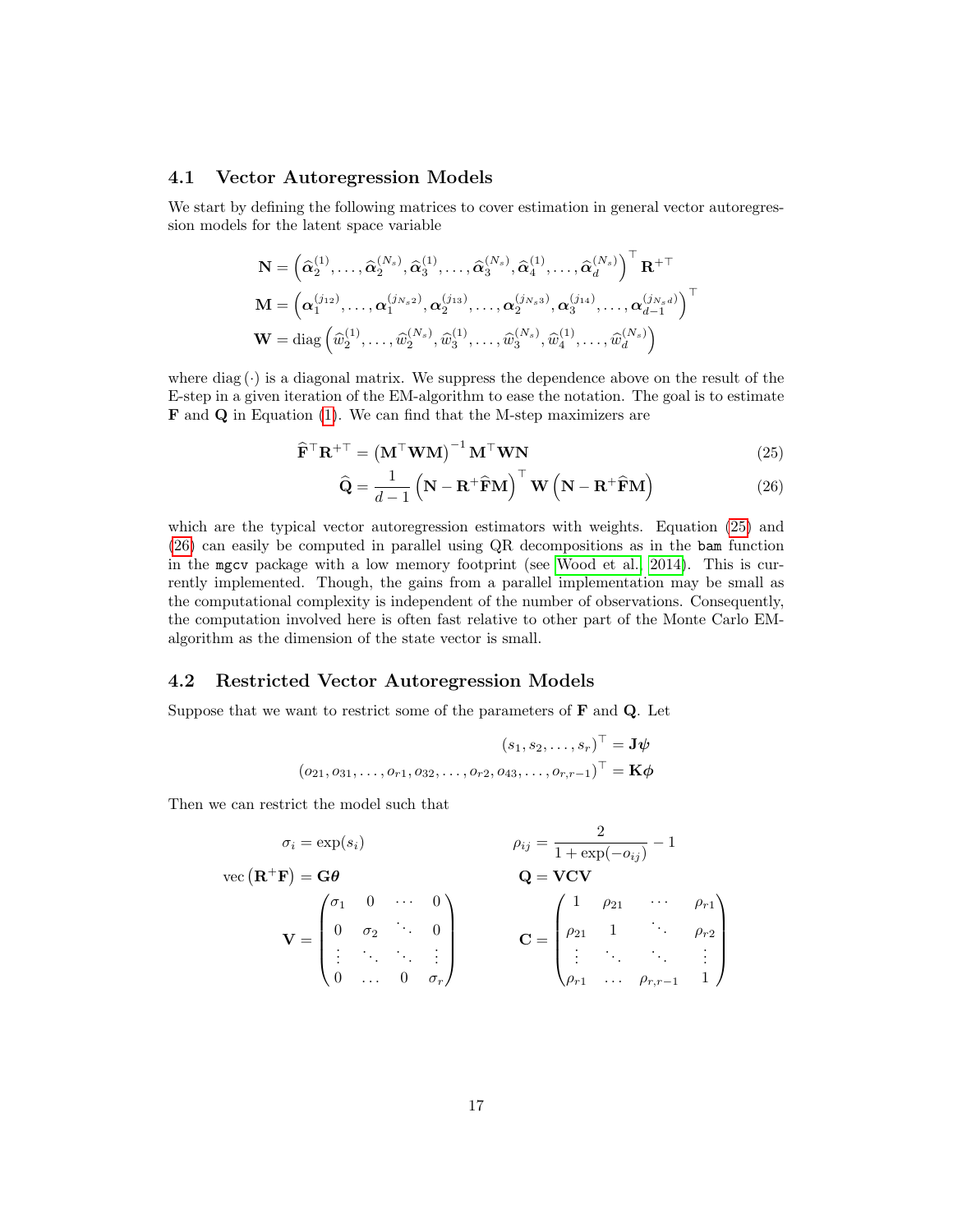and where  $vec(\cdot)$  is the vectorization function which stacks the the columns of a matrix from left to right. E.g.,

vec 
$$
(A) = (a_{11}, a_{21}, a_{31}, a_{12}, a_{22}, a_{32}, a_{13}, a_{23}, a_{33})^T
$$
  

$$
A = \begin{pmatrix} a_{11} & a_{12} & a_{13} \\ a_{21} & a_{22} & a_{23} \\ a_{31} & a_{32} & a_{33} \end{pmatrix}
$$

 $\mathbf{G} \in \mathbb{R}^{rp \times g}$  is a known matrix with  $g \leq rp$  and we assume that it has full column rank. Similarly,  $\mathbf{J} \in \mathbb{R}^{r \times l}$  with  $l \leq r$  and  $\mathbf{K} \in \mathbb{R}^{r(r-1)/2 \times k}$  with  $k \leq r(r-1)/2$ . Both are known and have full column rank. We assume that **G** is such that **F** is non-singular for some  $\theta$ since Equation [\(9\)](#page-5-2) used. Further, we assume that **J** and **K** are such that **Q** is a positive definite matrix for some  $\psi$  and  $\phi$  pair. V is a diagonal matrix containing the standard deviations and C is the correlation matrix.

We cannot jointly maximize  $\theta$ ,  $\psi$ , and  $\phi$  analytically but we can maximize  $\theta$  analytically conditional on  $\psi$  and  $\phi$ . Hence, we can employ a Monte Carlo expectation conditional maximization algorithm in which we take two so-called conditional maximization steps (see [Meng and Rubin, 1993,](#page-26-4) for the, non-Monte Carlo, expectation maximization algorithm). The first conditional maximization step is

<span id="page-17-0"></span>
$$
\boldsymbol{\theta}^{(i+1)} = \mathbf{G}^+ \left( \mathbf{Q}^{(i)} \otimes (\mathbf{M}^\top \mathbf{W} \mathbf{M})^{-1} \right) \mathbf{G}^{+ \top} \mathbf{G}^{\top} \text{vec} \left( \mathbf{M}^\top \mathbf{W} \mathbf{N} \mathbf{Q}^{-(i)} \right)
$$
(27)

where  $\otimes$  is the Kronecker product and  $\mathbf{Q}^{-(i)}$  is the inverse of  $\mathbf{Q}^{(i)}$ . Equation [\(27\)](#page-17-0) is easily computed with the QR decomposition we make to compute for Equation [\(25\)](#page-16-0). Having obtained the new  $\boldsymbol{\theta}^{(i+1)}$ , we update **F** and denote the new estimate  $\mathbf{\hat{F}}^{(i+1)}$ . The second conditional maximization step which updates  $\psi$  and  $\phi$  is

$$
\mathbf{Z} = \left(\mathbf{N} - \mathbf{R}^+\widehat{\mathbf{F}}^{(i+1)}\mathbf{M}\right)^\top \mathbf{W} \left(\mathbf{N} - \mathbf{R}^+\widehat{\mathbf{F}}^{(i+1)}\mathbf{M}\right)
$$

$$
\boldsymbol{\psi}^{(i+1)}, \boldsymbol{\phi}^{(i+1)} = \arg\max_{\boldsymbol{\psi}, \boldsymbol{\phi}} -(d-1)\log|\mathbf{Q}(\boldsymbol{\psi}, \boldsymbol{\phi})| - \text{tr}\left(\mathbf{Q}(\boldsymbol{\psi}, \boldsymbol{\phi})^{-1}\mathbf{Z}\right)
$$

which can be done numerically. We have made Q's dependence on  $\psi$  and  $\phi$  explicit to emphasize which factors are affected. C may not be a valid correlation matrix for all  $\phi \in \mathbb{R}^k$  for some choices of **K**. Thus, the numerical optimization algorithm is constrained to valid correlation matrices. This completes the two conditional maximization steps. The next E-step is then performed using  $\theta^{(i+1)}$ ,  $\psi^{(i+1)}$ ,  $\phi^{(i+1)}$ . [Meng and Rubin \(1993,](#page-26-4) see the discussion) comments that it may be beneficial to perform an E-step between each conditional maximization step when the E-step is relatively cheap. This is not the case here since all the above computations are independent of the number observations,  $n_{\text{max}}$ . Thus, if we have a moderately large number of observations at each time point relative to the dimension of the state vector, then we will use most of the computation time performing the E-step.

#### 4.3 Estimating Fixed Effect Coefficients

Next, we turn to estimating the fixed effect coefficients,  $\omega$ , in Equation [\(1\)](#page-0-0). If we assume that observations,  $y_{it}$ s, are from an exponential family then it is easy to show that the M-step estimator amounts to generalized linear model with  $N_s$  observations for each  $y_{it}$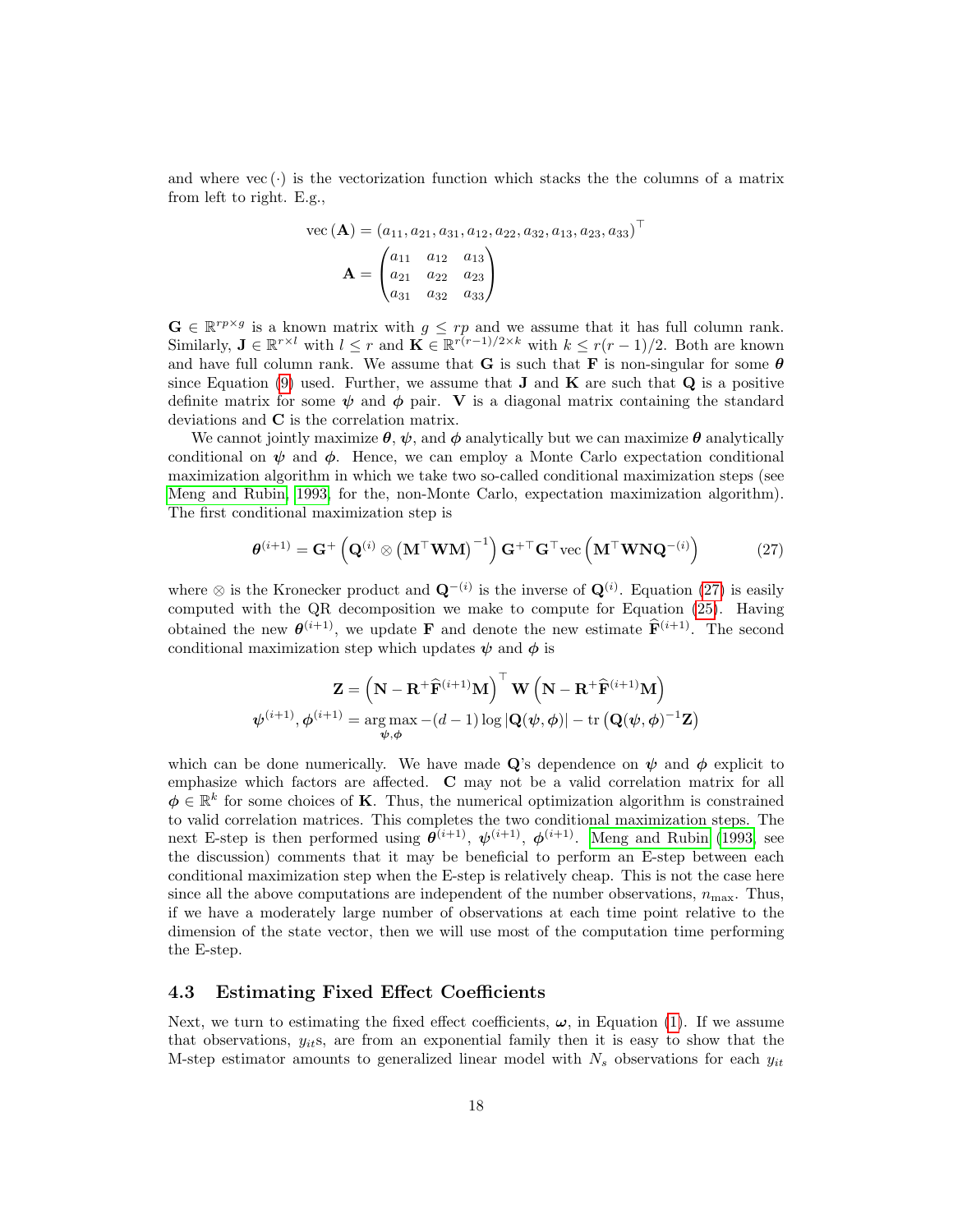which differ only by an offset term and a weight. The offset term comes from the  $x_{it}^{\top} \mathbf{R}^+ \hat{\alpha}_j^{(t)}$ term in Equation [\(1\)](#page-0-0) for each of the  $j = 1, \ldots, N_s$  smoothed particles. The corresponding weights are the smoothed weights,  $\hat{w}_j^{(t)}$ . The problem can be solved in parallel using QR decompositions as in Section [4.1.](#page-16-2) This is what is done in the current implementation.

Currently, I only take one iteration of the iteratively re-weighted least squares. I gather I have to repeat till convergence though... This is however not nice computationally and the difference in the estimate from one M-step iteration to the next is very minor when you only take one iteratively re-weighted least square iteration

### 5 Other Filter and Smoother Options

The  $\mathcal{O}(N^2)$  two-filter smoother in [Fearnhead et al. \(2010\)](#page-25-3) is going to be computationally expensive as an approximation is going to be needed for Equation (8) in their article. The non-auxiliary version in [Briers et al. \(2009\)](#page-25-4) is more feasible as it only requires evaluation of f in the smoothing part of the generalized two-filter smoother (see Equation (46) in their paper). Similar conclusions applies to the forward smoother in [Del Moral et al. \(2010\)](#page-25-8) and the backward smoother as presented in [Kantas et al. \(2015\)](#page-25-1). Both have a  $\mathcal{O}(N^2)$ computational cost.

Despite the  $\mathcal{O}(N^2)$  cost of the method in [Briers et al. \(2009\)](#page-25-4) and [Del Moral et al. \(2010\)](#page-25-8) they may still be useful as the computational cost in the smoothing step is independent of the number of observations,  $n_{\text{max}}$ . Further, the computational cost can be reduced to  $\mathcal{O}(N \log(N))$  run times with approximations like in [Klaas et al. \(2006\)](#page-25-9).

The method in [Malik and Pitt \(2011,](#page-26-2) see particularly section 6.2 on page 203) can be used to do continuous likelihood approximations as a function of the unknown parameters. Though, I am not sure how well this method scale with higher state dimensions,  $p$ .

[Kantas et al. \(2015\)](#page-25-1) show empirically that it may be worth just using a forward filter. However, the example is with an univariate outcome  $(n_{\text{max}} = 1 \text{ not to be confused with the})$ number of periods  $d$ ). In the problems shown in this vignette, the computational complexity of the forward filter is at least  $\mathcal{O}(dNn_{\text{max}}p)$ . Every new particle yields an  $\mathcal{O}(dn_{\text{max}}p)$  cost which is expensive due to the large number of outcomes,  $n_{\text{max}}$ . Thus, the considerations are different and a  $\mathcal{O}(dNn_{\text{max}}p+N^2)$  method will not make a big difference unless N is large.

### <span id="page-18-0"></span>6 Generalized Two-Filter Smoother

The  $\mathcal{O}(N^2)$  smother from [Briers et al. \(2009\)](#page-25-4) is also implemented as it is feasible for a moderate number of particles (though, we can use the approximations in [Kantas et al.,](#page-25-1) [2015](#page-25-1) to reduce the computational complexity). It is shown in Algorithm [4.](#page-20-0) The weights in Equation [\(30\)](#page-20-1) comes from the generalized two-filter formula. To motivate the smoother, we use

$$
p\left(\boldsymbol{y}_{t:d}|\boldsymbol{\alpha}_t\right) = \widetilde{p}\left(\boldsymbol{y}_{t:d}\right) \frac{\widetilde{p}\left(\boldsymbol{\alpha}_t|\boldsymbol{y}_{t:d}\right)}{\gamma_t(\boldsymbol{\alpha}_t)}
$$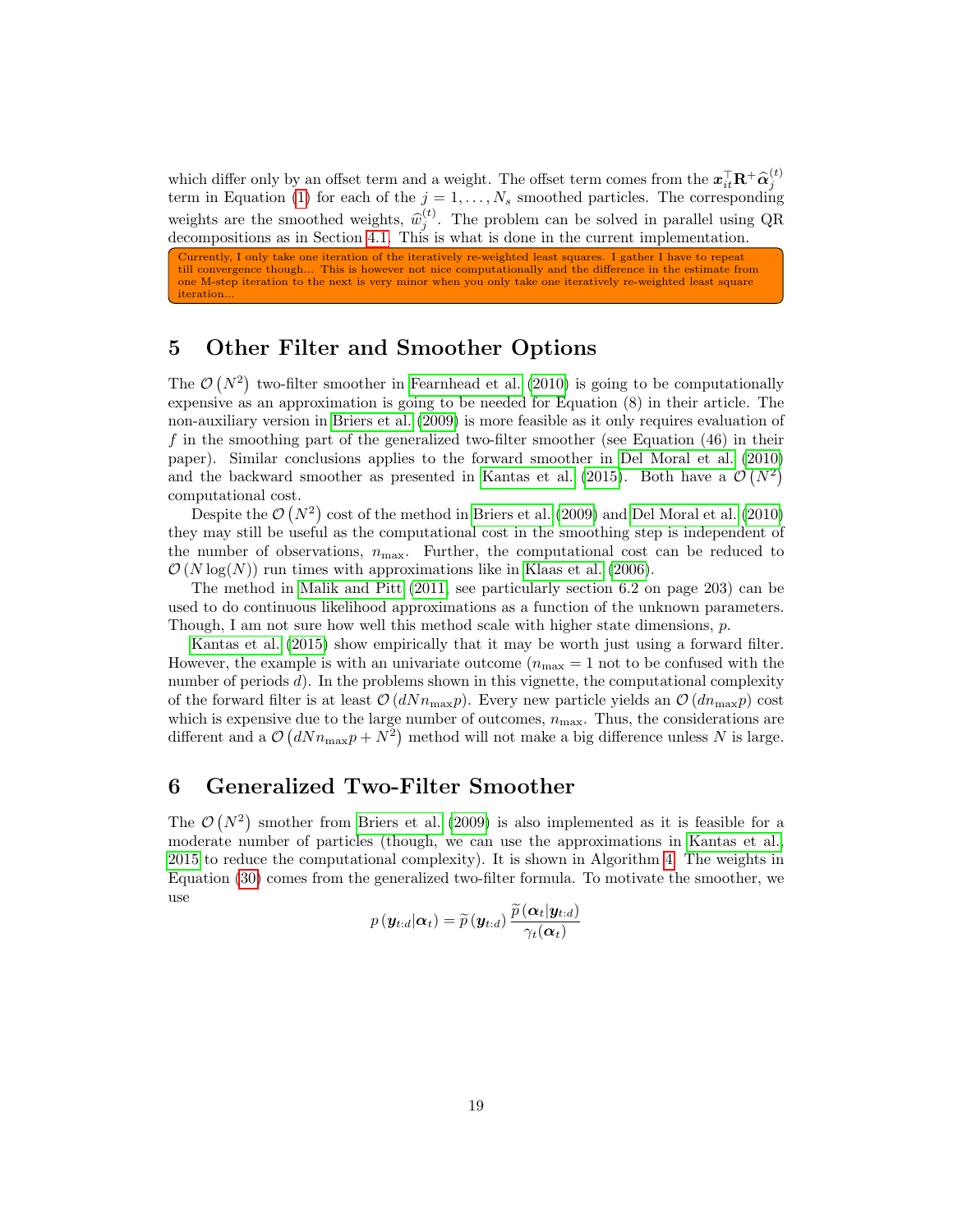to generalize the two-filter formula in [Kitagawa \(1994\)](#page-25-5) as follows

<span id="page-19-0"></span>
$$
p(\boldsymbol{\alpha}_{t}|\mathbf{y}_{1:d}) = \frac{p(\boldsymbol{\alpha}_{t}|\mathbf{y}_{1:t-1}) p(\mathbf{y}_{t:d}|\boldsymbol{\alpha}_{t})}{p(\mathbf{y}_{t:d}|\mathbf{y}_{1:t-1})}
$$
(28)  
\n
$$
\propto p(\boldsymbol{\alpha}_{t}|\mathbf{y}_{1:t-1}) p(\mathbf{y}_{t:d}|\boldsymbol{\alpha}_{t})
$$
  
\n
$$
= p(\boldsymbol{\alpha}_{t}|\mathbf{y}_{1:t-1}) \widetilde{p}(\mathbf{y}_{t:d}) \frac{\widetilde{p}(\boldsymbol{\alpha}_{t}|\mathbf{y}_{t:d})}{\gamma_{t}(\boldsymbol{\alpha}_{t})}
$$
  
\n
$$
\propto p(\boldsymbol{\alpha}_{t}|\mathbf{y}_{1:t-1}) \frac{\widetilde{p}(\boldsymbol{\alpha}_{t}|\mathbf{y}_{t:d})}{\gamma_{t}(\boldsymbol{\alpha}_{t})}
$$
  
\n
$$
= \widetilde{p}(\boldsymbol{\alpha}_{t}|\mathbf{y}_{t:d}) \frac{\left[\int p(\boldsymbol{\alpha}_{t-1}|\mathbf{y}_{1:t-1}) f(\boldsymbol{\alpha}_{t}|\boldsymbol{\alpha}_{t-1}) d\boldsymbol{\alpha}_{t-1}\right]}{\gamma_{t}(\boldsymbol{\alpha}_{t})}
$$
  
\n
$$
\approx \sum_{i=1}^{N} \widetilde{w}_{t}^{(i)} \delta_{\widetilde{\boldsymbol{\alpha}}_{t}^{(i)}}(\boldsymbol{\alpha}_{t}) \frac{\left[\sum_{j=1}^{N} w_{t-1}^{(j)} f(\widetilde{\boldsymbol{\alpha}}_{t}^{(i)}|\boldsymbol{\alpha}_{t-1}^{(j)})\right]}{\gamma_{t}(\widetilde{\boldsymbol{\alpha}}_{t}^{(i)})}
$$

where  $\underset{\sim}{\propto}$  means approximately proportional. Similar arguments leads to

$$
p(\boldsymbol{\alpha}_{t-1:t}|\mathbf{y}_{1:d}) \propto p(\boldsymbol{\alpha}_{t-1:t}|\mathbf{y}_{1:t-1}) p(\mathbf{y}_{t:d}|\boldsymbol{\alpha}_{t-1:t})
$$
  
\n
$$
= f(\boldsymbol{\alpha}_{t}|\boldsymbol{\alpha}_{t-1}) p(\boldsymbol{\alpha}_{t-1}|\mathbf{y}_{1:t-1}) p(\mathbf{y}_{t:d}|\boldsymbol{\alpha}_{t})
$$
  
\n
$$
\propto f(\boldsymbol{\alpha}_{t}|\boldsymbol{\alpha}_{t-1}) p(\boldsymbol{\alpha}_{t-1}|\mathbf{y}_{1:t-1}) \frac{\widetilde{p}(\boldsymbol{\alpha}_{t}|\mathbf{y}_{t:d})}{\gamma_{t}(\boldsymbol{\alpha}_{t})}
$$
  
\n
$$
\propto \sum_{i=1}^{N} \sum_{j=1}^{N} \widetilde{w}_{t}^{(i)} \delta_{\widetilde{\boldsymbol{\alpha}}_{t}^{(i)}}(\boldsymbol{\alpha}_{t}) \frac{\left[\sum_{k=1}^{N} w_{t-1}^{(k)} f(\widetilde{\boldsymbol{\alpha}}_{t}^{(i)}|\boldsymbol{\alpha}_{t-1}^{(k)})\right]}{\gamma_{t}(\widetilde{\boldsymbol{\alpha}}_{t}^{(i)})}
$$
  
\n
$$
\cdot \frac{w_{t-1}^{(j)} \delta_{\boldsymbol{\alpha}_{t-1}^{(j)}}(\boldsymbol{\alpha}_{t-1}) f(\widetilde{\boldsymbol{\alpha}}_{t}^{(i)}|\boldsymbol{\alpha}_{t-1}^{(j)})}{\left[\sum_{k=1}^{N} w_{t-1}^{(k)} f(\widetilde{\boldsymbol{\alpha}}_{t}^{(i)}|\boldsymbol{\alpha}_{t-1}^{(k)})\right]}
$$
  
\n
$$
= \sum_{i=1}^{N} \sum_{j=1}^{N} \widehat{w}_{t}^{(i,j)} \delta_{\widetilde{\boldsymbol{\alpha}}_{t}^{(i)}}(\boldsymbol{\alpha}_{t}) \delta_{\boldsymbol{\alpha}_{t-1}^{(j)}}(\boldsymbol{\alpha}_{t-1})
$$

where

$$
\widehat{w}_{t}^{(i,j)} = \widehat{w}_{t}^{(i)} \frac{w_{t-1}^{(j)} f\left(\widetilde{\alpha}_{t}^{(i)} \middle| \alpha_{t-1}^{(j)}\right)}{\left[\sum_{j=1}^{N} w_{t-1}^{(j)} f\left(\widetilde{\alpha}_{t}^{(i)} \middle| \alpha_{t-1}^{(j)}\right)\right]}
$$
\n(29)

We need the latter for the Monte Carlo EM-algorithm.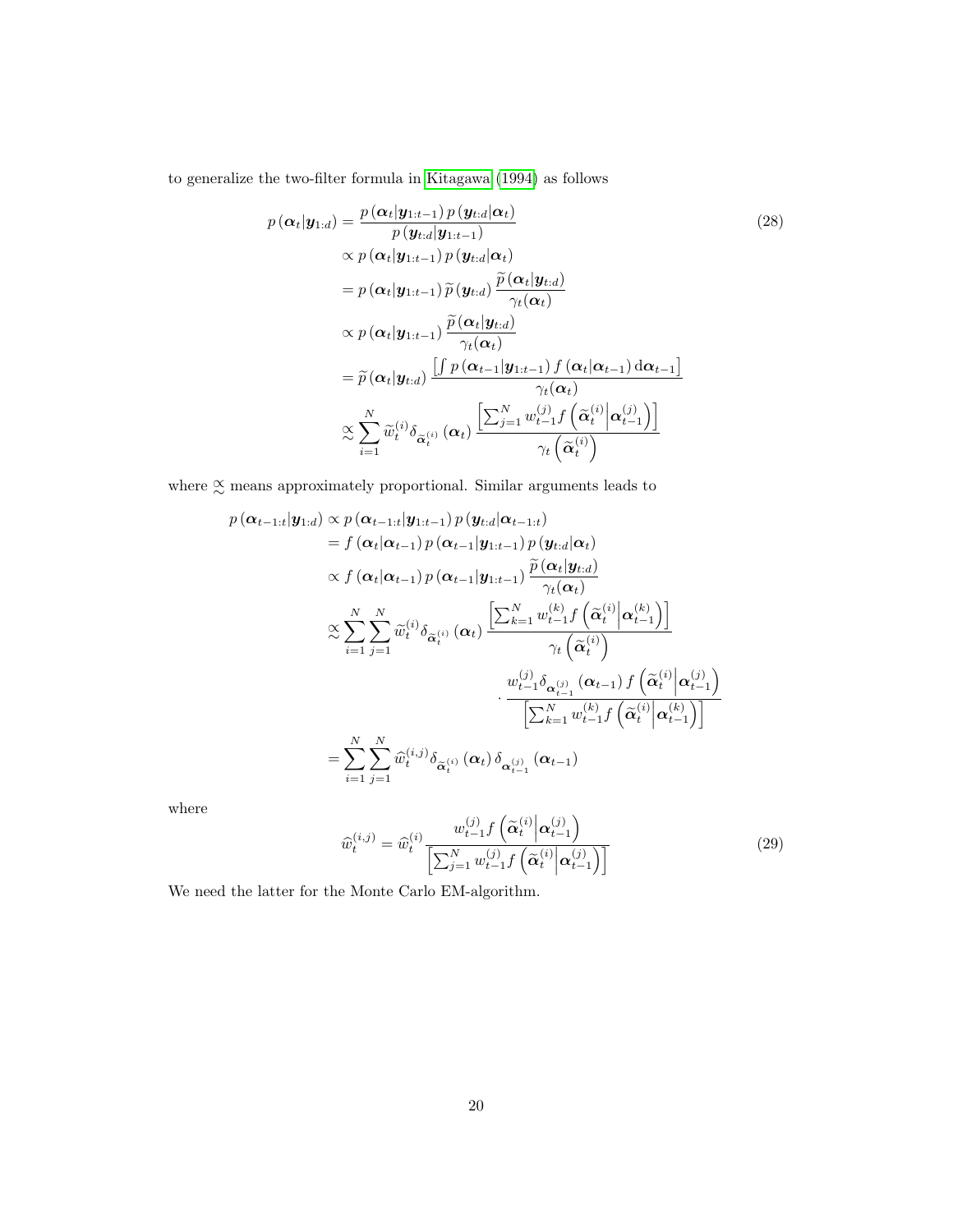<span id="page-20-0"></span>Algorithm 4  $\mathcal{O}(N^2)$  generalized two-filter smoother using the method suggested by [Briers](#page-25-4) [et al. \(2009\)](#page-25-4).

#### Input:

 $\mathbf{Q}, \mathbf{Q}_0, \boldsymbol{a}_0, \mathbf{X}_1, \ldots, \mathbf{X}_d, \boldsymbol{y}_1, \ldots, \boldsymbol{y}_d, R_1, \ldots, R_d, \boldsymbol{\omega}$ 

- 1: procedure FILTER FORWARD
- 2: Run a forward particle filter to get particle clouds  $\left\{ \alpha_t^{(j)}, w_t^{(j)}, \beta_{t+1}^{(j)} \right\}_{j=1,\ldots,N}$
- approximating  $p(\alpha_t|\mathbf{y}_{1:t})$  for  $t = 0, 1, ..., d$ . See Algorithm [2.](#page-9-0)
- 3: procedure FILTER BACKWARDS
- 4: Run a similar backward filter to get  $\left\{ \widetilde{\alpha}_{t}^{(k)}, \widetilde{w}_{t}^{(k)}, \widetilde{\beta}_{t-1}^{(k)} \right\}$  $_{k=1,...,N}$  approximating  $\widetilde{p}(\boldsymbol{\alpha}_t|\boldsymbol{y}_{t:d})$  for  $t = d + 1, d, d - 1, \ldots, 1$ . See Algorithm [3.](#page-10-0)
- 5: procedure SMOOTH (COMBINE)
- 6: for  $t = 1, \ldots, d$  do

7: Assign each backward filter particle a smoothing weight given by

<span id="page-20-1"></span>
$$
\widehat{w}_t^{(i)} \propto \widetilde{w}_t^{(i)} \frac{\left[\sum_{j=1}^N w_{t-1}^{(j)} f\left(\widetilde{\alpha}_t^{(i)} \middle| \alpha_{t-1}^{(j)}\right)\right]}{\gamma_t \left(\widetilde{\alpha}_t^{(i)}\right)} \tag{30}
$$

With the result above, we can show the arguments behind the smoother from [Fearnhead](#page-25-3) [et al. \(2010\)](#page-25-3). Similar to Equation [\(28\)](#page-19-0), we find that

$$
p(\boldsymbol{\alpha}_{t}|\mathbf{y}_{1:d}) \propto p(\boldsymbol{\alpha}_{t}|\mathbf{y}_{1:t-1}) p(\mathbf{y}_{t:d}|\boldsymbol{\alpha}_{t})
$$
  
\n
$$
= p(\boldsymbol{\alpha}_{t}|\mathbf{y}_{1:t-1}) g_{t}(\mathbf{y}_{t}|\boldsymbol{\alpha}_{t}) p(\mathbf{y}_{t+1:d}|\boldsymbol{\alpha}_{t})
$$
  
\n
$$
= \int f(\boldsymbol{\alpha}_{t}|\boldsymbol{\alpha}_{t-1}) p(\boldsymbol{\alpha}_{t-1}|\mathbf{y}_{1:t-1}) d\boldsymbol{\alpha}_{t-1} g_{t}(\mathbf{y}_{t}|\boldsymbol{\alpha}_{t})
$$
  
\n
$$
\cdot \int f(\boldsymbol{\alpha}_{t+1}|\boldsymbol{\alpha}_{t}) p(\mathbf{y}_{t+1:d}|\boldsymbol{\alpha}_{t+1}) d\boldsymbol{\alpha}_{t+1}
$$
  
\n
$$
\propto \int f(\boldsymbol{\alpha}_{t}|\boldsymbol{\alpha}_{t-1}) p(\boldsymbol{\alpha}_{t-1}|\mathbf{y}_{1:t-1}) d\boldsymbol{\alpha}_{t-1} g_{t}(\mathbf{y}_{t}|\boldsymbol{\alpha}_{t})
$$
  
\n
$$
\cdot \int f(\boldsymbol{\alpha}_{t+1}|\boldsymbol{\alpha}_{t}) \frac{\widetilde{p}(\boldsymbol{\alpha}_{t+1}|\mathbf{y}_{t+1:d})}{\gamma_{t+1}(\boldsymbol{\alpha}_{t+1})} d\boldsymbol{\alpha}_{t+1}
$$
  
\n
$$
\approx \sum_{j=1}^{N} \sum_{k=1}^{N} f(\boldsymbol{\alpha}_{t}|\boldsymbol{\alpha}_{t-1}^{(j)}) w_{t-1}^{(j)} g_{t}(\mathbf{y}_{t}|\boldsymbol{\alpha}_{t}) f(\widetilde{\boldsymbol{\alpha}}_{t+1}^{(k)}|\boldsymbol{\alpha}_{t}) \frac{\widetilde{w}_{t+1}^{(k)}}{\gamma_{t+1}(\widetilde{\boldsymbol{\alpha}}_{t+1}^{(k)})}
$$

Thus, we can sample  $\alpha_t$  from a proposal distribution given the time  $t-1$  forward filter particle,  $\alpha_{t-1}^{(j)}$ , and time  $t+1$  backward filter particle,  $\tilde{\alpha}_{t+1}^{(k)}$ , for all  $N^2$  particle pairs. Alternatively, we can sample the  $t-1$  and  $t+1$  particles independently which yields Algorithm [1.](#page-8-0)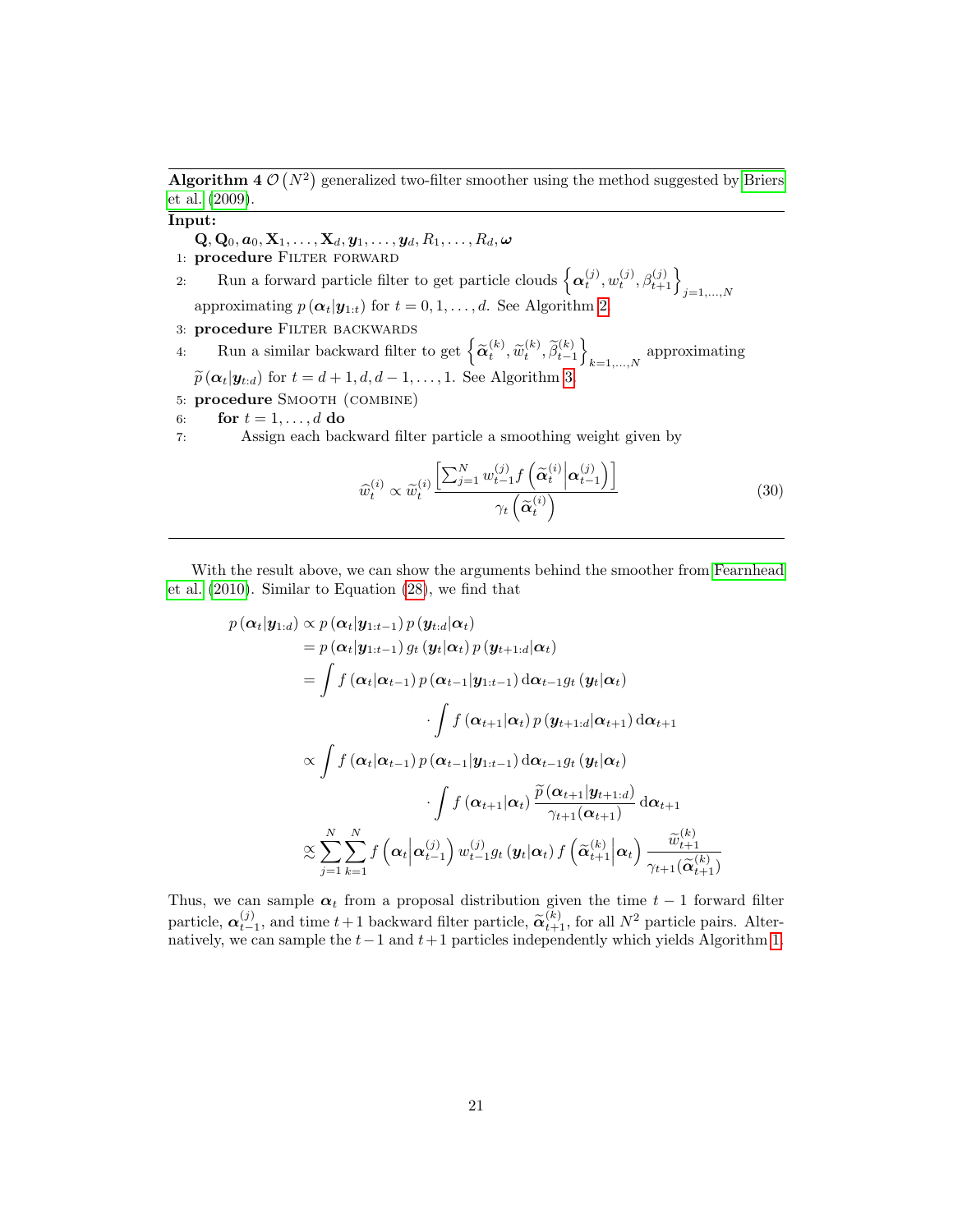Further, we can find that

$$
p(\boldsymbol{\alpha}_{t-1:t}|\mathbf{y}_{1:d}) = p(\boldsymbol{\alpha}_{t-1:t}|\mathbf{y}_{1:t-1}) g_t(\mathbf{y}_t|\boldsymbol{\alpha}_{t-1:t}) p(\mathbf{y}_{t+1:d}|\boldsymbol{\alpha}_{t-1:t})
$$
  
\n
$$
\propto f(\boldsymbol{\alpha}_t|\boldsymbol{\alpha}_{t-1}) p(\boldsymbol{\alpha}_{t-1}|\mathbf{y}_{1:t-1}) g_t(\mathbf{y}_t|\boldsymbol{\alpha}_t)
$$
  
\n
$$
\int f(\boldsymbol{\alpha}_{t+1}|\boldsymbol{\alpha}_t) \frac{\widetilde{p}(\boldsymbol{\alpha}_{t+1}|\mathbf{y}_{t+1:d})}{\gamma_{t+1}(\boldsymbol{\alpha}_{t+1})} d\boldsymbol{\alpha}_{t+1}
$$
  
\n
$$
\approx \sum_{i=1}^{N_s} \delta_{\widehat{\boldsymbol{\alpha}}_t^{(i)}} (\boldsymbol{\alpha}_t) \delta_{\boldsymbol{\alpha}_{t-1}^{(j)}} (\boldsymbol{\alpha}_t) f(\widehat{\boldsymbol{\alpha}}_t^{(i)} | \boldsymbol{\alpha}_{t-1}^{(i)}) w_{t-1}^{(j_i)} g_t(\mathbf{y}_t | \widehat{\boldsymbol{\alpha}}_t^{(i)})
$$
  
\n
$$
\int f(\boldsymbol{\alpha}_{t+1} | \widehat{\boldsymbol{\alpha}}_t^{(i)}) \frac{\widetilde{p}(\boldsymbol{\alpha}_{t+1}|\mathbf{y}_{t+1:d})}{\gamma_{t+1}(\boldsymbol{\alpha}_{t+1})} d\boldsymbol{\alpha}_{t+1}
$$
  
\n
$$
\approx \sum_{i=1}^{N_s} \widehat{w}_t^{(i)} \delta_{\widehat{\boldsymbol{\alpha}}_t^{(i)}} (\boldsymbol{\alpha}_t) \delta_{\boldsymbol{\alpha}_{t-1}^{(j)}} (\boldsymbol{\alpha}_t)
$$

where superscripts  $j_i$  are used as in Algorithm [1](#page-8-0) which implicitly dependent on t.

## 7 Gradient and Observed Information Matrix

An alternative to the Monte Carlo EM-algorithm is to approximate the gradient and use it to perform the maximization with a gradient descent algorithm. Moreover, one may be interested in the observed information matrix. Two methods are implemented in order to make such approximations. The first method is the method covered in Cappé et al.  $(2005,$ section 8.3 and chapter 11). It has the advantage that it uses the output from the forward particle filter. However, the variance of the estimates increase at least quadratically in time, d. An alternative is to use the method shown by [Poyiadjis et al. \(2011\)](#page-26-5). Like the smoothing algorithm from [Briers et al. \(2009\)](#page-25-4), this method has the disadvantage of having a computational complexity which is quadratic in the number of particles, N.

I will give a brief introduction to the two methods in this section. What is presented here closely follow [Poyiadjis et al. \(2011\)](#page-26-5). First, we will need some notation. We denote the complete data log-likelihood by

$$
c(\boldsymbol{y}_{1:t}, \boldsymbol{\alpha}_{0:t}) = \log h(\boldsymbol{y}_{1:t}, \boldsymbol{\alpha}_{0:t})
$$
  

$$
h(\boldsymbol{y}_{1:t}, \boldsymbol{\alpha}_{0:t}) = \nu(\boldsymbol{\alpha}_0) \prod_{k=1}^t g_k(\boldsymbol{y}_k | \boldsymbol{\alpha}_k) f(\boldsymbol{\alpha}_k | \boldsymbol{\alpha}_{k-1})
$$

where  $\nu$  is the density function of the state vector at time zero, all functions may implicitly depend on the unknown parameters, and the dimension of the arguments to  $c$  and  $h$  is given by the superscript of the arguments. A direct application of the results by [Louis \(1982\)](#page-25-10) shows that the gradient of the observed data log-likelihood

<span id="page-21-0"></span>
$$
o\left(\boldsymbol{y}_{1:t}\right)=\log \int h\left(\boldsymbol{y}_{1:t},\boldsymbol{a}_{0:t}\right) \mathrm{d} \boldsymbol{a}_{0:t}
$$

w.r.t. the unknown parameters are

$$
\nabla o(\mathbf{y}_{1:t}) = \frac{\partial}{\partial \theta} \log \int h(\mathbf{y}_{1:t}, \mathbf{a}_{0:t}) d\mathbf{a}_{0:t} = \frac{\int h'(\mathbf{y}_{1:t}, \mathbf{a}_{0:t}) d\mathbf{a}_{0:t}}{\int h(\mathbf{y}_{1:t}, \mathbf{a}_{0:t}) d\mathbf{a}_{0:t}} = \int c'(\mathbf{y}_{1:t}, \mathbf{a}_{0:t}) p(\mathbf{a}_{0:t}|\mathbf{y}_{1:t}) d\mathbf{a}_{0:t}
$$
\n(31)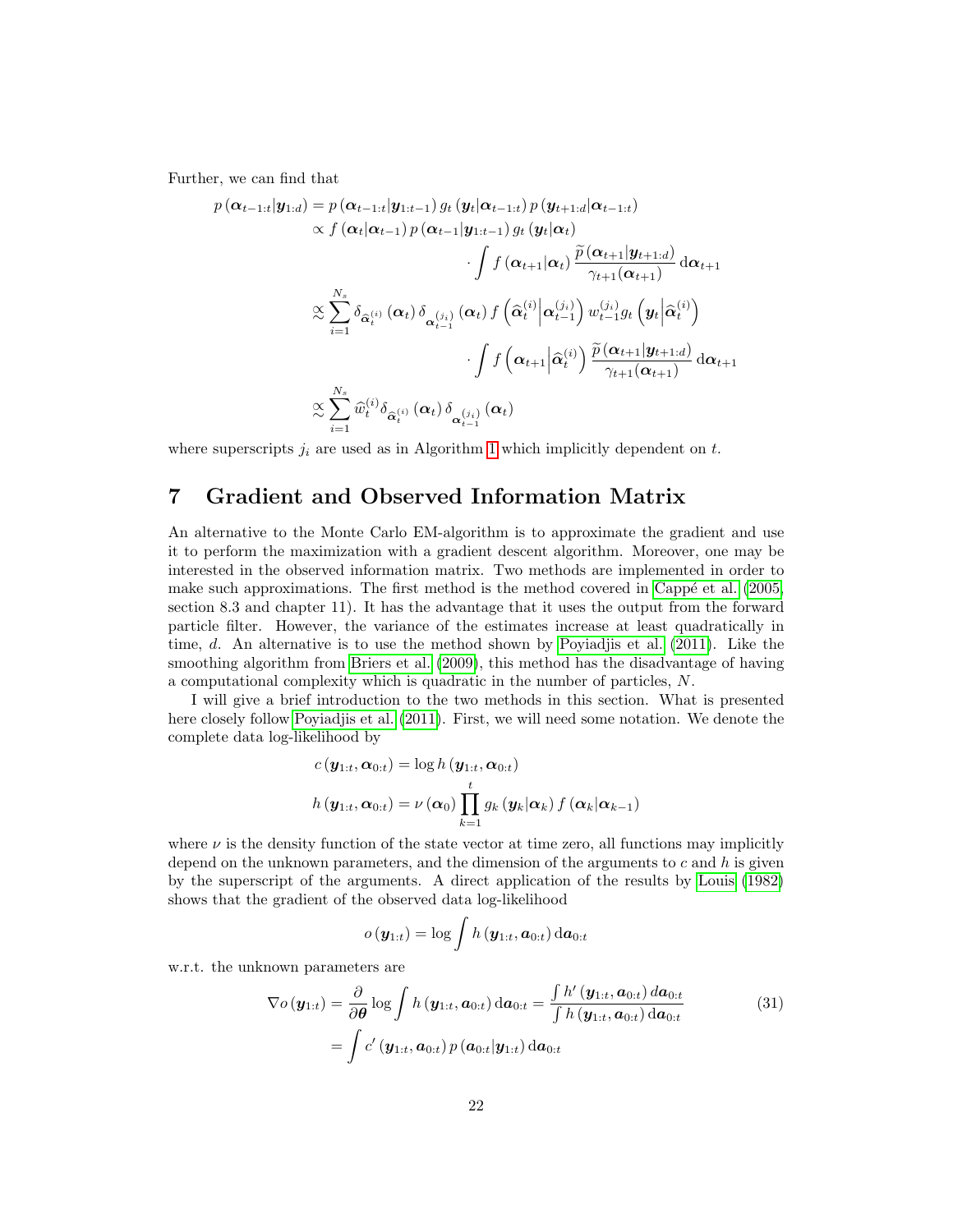where  $\theta$  are the unknown parameters in the model, derivatives are w.r.t.  $\theta$ , and  $p(\boldsymbol{a}_{0:t}|\boldsymbol{y}_{1:t})$ is the conditional density function of  $a_{0:t}$  given  $y_{1:t}$ . Moreover, the Hessian is

<span id="page-22-0"></span>
$$
\nabla^{2} o(\mathbf{y}_{1:t}) = \frac{\int h''(\mathbf{y}_{1:t}, \mathbf{a}_{0:t}) d\mathbf{a}_{0:t}}{\int h(\mathbf{y}_{1:t}, \mathbf{a}_{0:t}) d\mathbf{a}_{0:t}} - \nabla o(\mathbf{y}_{1:t}) \nabla o(\mathbf{y}_{1:t})^{\top}
$$
\n
$$
= \int c''(\mathbf{y}_{1:t}, \mathbf{a}_{0:t}) p(\mathbf{a}_{0:t}|\mathbf{y}_{1:t}) d\mathbf{a}_{0:t} + \int c'(\mathbf{y}_{1:t}, \mathbf{a}_{0:t}) c'(\mathbf{y}_{1:t}, \mathbf{a}_{0:t})^{\top} p(\mathbf{a}_{0:t}|\mathbf{y}_{1:t}) d\mathbf{a}_{0:t} - \nabla o(\mathbf{y}_{1:t}) \nabla o(\mathbf{y}_{1:t})^{\top}
$$
\n(32)

We can use that the forward particle filter yields not just an approximation of  $p(\mathbf{a}_d|\mathbf{y}_{1:d})$ but the entire path  $p(\mathbf{a}_{0:d}|\mathbf{y}_{1:d})$ . That is, we can use the weights at time d from Equation  $(17)$  and make a discrete approximation of Equation  $(31)$  and  $(32)$  as shown in Cappé et al.  $(2005)$ . However, the variance of the estimates grows at-least quadratically in d as shown by Poyiadjis et al.  $(2011)$ . The issue is that for larger d, then few if not only one unique value of the initial state vector values ( $\alpha_i$  with  $0 \leq i \ll d$ ) are present in the discrete approximation.

As an alternative, [Poyiadjis et al. \(2011\)](#page-26-5) develop a marginal version of Equation [\(31\)](#page-21-0) and [\(32\)](#page-22-0). That is,

$$
\tilde{c}(\boldsymbol{y}_{1:t}, \boldsymbol{\alpha}_t) = \log \tilde{h}(\boldsymbol{y}_{1:t}, \boldsymbol{\alpha}_t)
$$
\n
$$
\tilde{h}(\boldsymbol{y}_{1:t}, \boldsymbol{\alpha}_t) = \begin{cases}\ng_t(\boldsymbol{y}_t | \boldsymbol{\alpha}_t) \int f(\boldsymbol{\alpha}_t | \boldsymbol{a}_{t-1}) \tilde{h}(\boldsymbol{y}_{1:(t-1)}, \boldsymbol{a}_{t-1}) \, \mathrm{d}\boldsymbol{a}_{t-1} & t > 0 \\
\nu(\boldsymbol{a}_t) & t = 0\n\end{cases} \tag{33}
$$

$$
\nabla o(\mathbf{y}_{1:t}) = \int \tilde{c}'(\mathbf{y}_{1:t}, \mathbf{a}_t) p(\mathbf{a}_t | \mathbf{y}_{1:t}) d\mathbf{a}_t
$$
\n
$$
\nabla^2 o(\mathbf{y}_{1:t}) = \int \tilde{c}''(\mathbf{y}_{1:t}, \mathbf{a}_t) p(\mathbf{a}_t | \mathbf{y}_{1:t}) d\mathbf{a}_t
$$
\n(34)

<span id="page-22-2"></span>
$$
{}^{2}o(\boldsymbol{y}_{1:t}) = \int \tilde{c}''(\boldsymbol{y}_{1:t}, \boldsymbol{a}_{t}) p(\boldsymbol{a}_{t} | \boldsymbol{y}_{1:t}) d\boldsymbol{a}_{t} + \int \tilde{c}'(\boldsymbol{y}_{1:t}, \boldsymbol{a}_{t}) \tilde{c}'(\boldsymbol{y}_{1:t}, \boldsymbol{a}_{t})^{\top} p(\boldsymbol{a}_{t} | \boldsymbol{y}_{1:t}) d\boldsymbol{a}_{t} - \nabla o(\boldsymbol{y}_{1:t}) \nabla o(\boldsymbol{y}_{1:t})^{\top} = \int \left( \frac{\tilde{h}''(\boldsymbol{y}_{1:t}, \boldsymbol{a}_{t})}{\tilde{h}(\boldsymbol{y}_{1:t}, \boldsymbol{a}_{t})} - \tilde{c}'(\boldsymbol{y}_{1:t}, \boldsymbol{a}_{t}) \tilde{c}'(\boldsymbol{y}_{1:t}, \boldsymbol{a}_{t})^{\top} \right) p(\boldsymbol{a}_{t} | \boldsymbol{y}_{1:t}) d\boldsymbol{a}_{t} \qquad (35) + \int \tilde{c}'(\boldsymbol{y}_{1:t}, \boldsymbol{a}_{t}) \tilde{c}'(\boldsymbol{y}_{1:t}, \boldsymbol{a}_{t})^{\top} p(\boldsymbol{a}_{t} | \boldsymbol{y}_{1:t}) d\boldsymbol{a}_{t} - \nabla o(\boldsymbol{y}_{1:t}) \nabla o(\boldsymbol{y}_{1:t})^{\top}
$$

While there is no analytical expression for the derivatives then one can establish a pointwise approximation recursively for  $c'(\mathbf{y}_{1:t}, \mathbf{a}_t)$  and  $c''(\mathbf{y}_{1:t}, \mathbf{a}_t)$  as suggested by [Poyiadjis](#page-26-5) [et al. \(2011\)](#page-26-5). To see this, let

<span id="page-22-4"></span><span id="page-22-3"></span><span id="page-22-1"></span>
$$
s_t(\boldsymbol{\alpha}_t, \boldsymbol{\alpha}_{t-1}) = \log g_t(\boldsymbol{y}_t | \boldsymbol{\alpha}_t) + \log f(\boldsymbol{\alpha}_t | \boldsymbol{\alpha}_{t-1})
$$

Then

$$
\tilde{h}'\left(\mathbf{y}_{1:t}, \boldsymbol{\alpha}_{t}\right) = o\left(\mathbf{y}_{1:t-1}\right) g_{t}\left(\mathbf{y}_{t} | \boldsymbol{\alpha}_{t}\right) \int f\left(\boldsymbol{\alpha}_{t} | \boldsymbol{a}_{t-1}\right) p\left(\boldsymbol{a}_{t-1} | \mathbf{y}_{1:t-1}\right) \tag{36}
$$
\n
$$
\cdot \left(s_{t}'\left(\boldsymbol{\alpha}_{t}, \boldsymbol{a}_{t-1}\right) + \tilde{c}'\left(\mathbf{y}_{1:(t-1)}, \boldsymbol{a}_{t-1}\right)\right) d\boldsymbol{a}_{t-1}
$$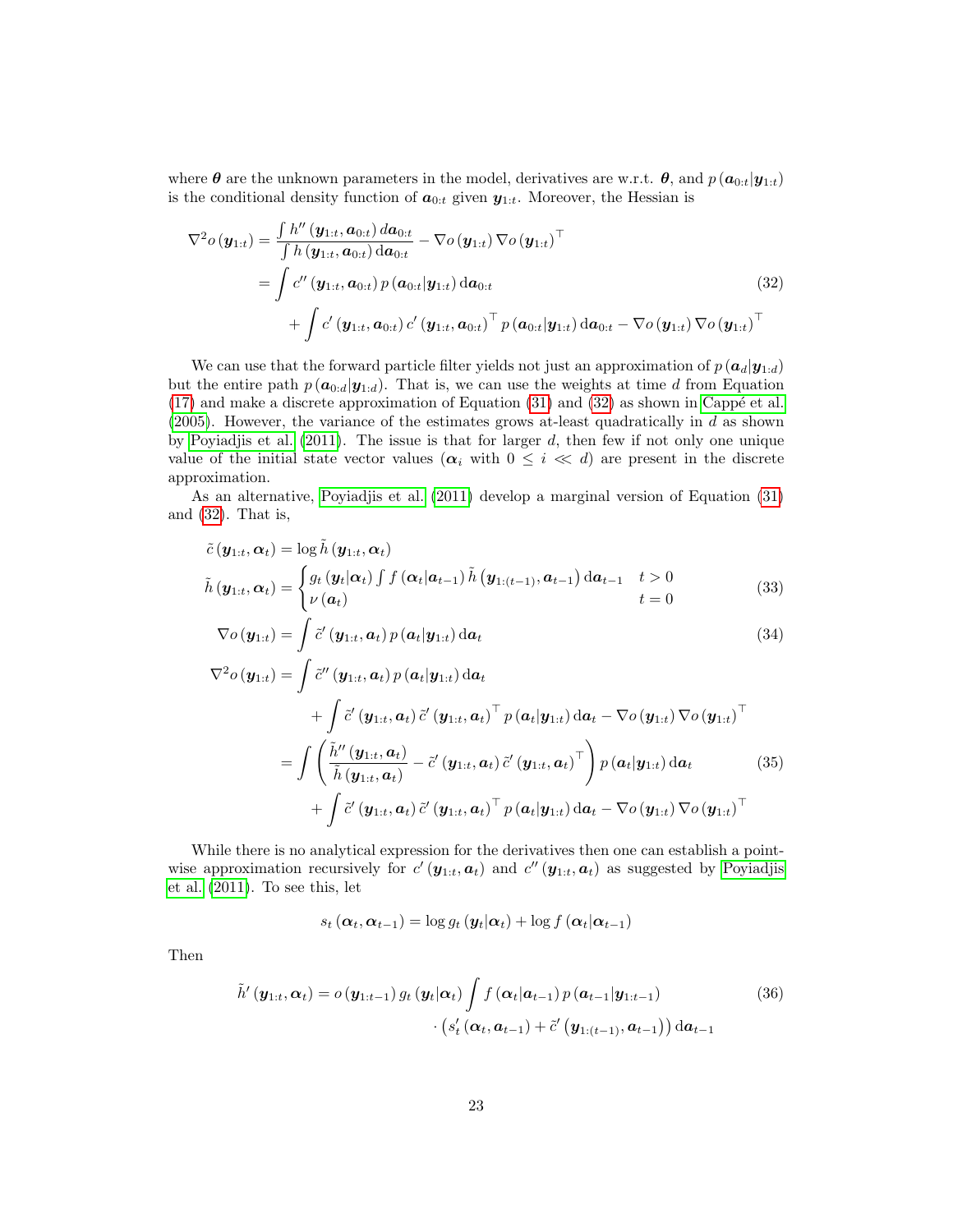Taking the ratio of Equation [\(36\)](#page-22-1) and [\(33\)](#page-22-2) yields  $\tilde{c}'(\mathbf{y}_{1:t}, \alpha_t)$  in Equation [\(34\)](#page-22-3). Moreover, for Equation [\(35\)](#page-22-4)

$$
\tilde{h}''(\mathbf{y}_{1:t}, \alpha_t) = o(\mathbf{y}_{1:t-1}) g_t(\mathbf{y}_t | \alpha_t) \int f(\alpha_t | \mathbf{a}_{t-1}) p(\mathbf{a}_{t-1} | \mathbf{y}_{1:t-1})
$$
\n
$$
\cdot \left( \left( s'_t(\alpha_t, \mathbf{a}_{t-1}) + \tilde{c}'(\mathbf{y}_{1:(t-1)}, \mathbf{a}_{t-1}) \right) \left( s'_t(\alpha_t, \mathbf{a}_{t-1}) + \tilde{c}'(\mathbf{y}_{1:(t-1)}, \mathbf{a}_{t-1}) \right)^\top + s''_t(\alpha_t, \mathbf{a}_{t-1}) + \tilde{c}''(\mathbf{y}_{1:(t-1)}, \mathbf{a}_{t-1}) \right) d\mathbf{a}_{t-1}
$$

where we again take the ratio with  $(33)$ . Unlike before, we need to evaluate two ratios,  $\tilde{h}'\left(\bm{y}_{1:t}, \bm{a}_t\right) / \tilde{h}\left(\bm{y}_{1:t}, \bm{a}_t\right)$  and  $\tilde{h}''\left(\bm{y}_{1:t}, \bm{a}_t\right) / \tilde{h}\left(\bm{y}_{1:t}, \bm{a}_t\right)$ , which require evaluation of expressions of the form

<span id="page-23-0"></span>
$$
\frac{\int f(\alpha_t|a_{t-1}) p(a_{t-1}|y_{1:t-1}) \kappa_t(\alpha_t, a_{t-1}) da_{t-1}}{\int f(\alpha_t|a_{t-1}) p(a_{t-1}|y_{1:t-1}) da_{t-1}} \tag{37}
$$

for some function  $\kappa_t$ . To do so, redefine the weights in Equation [\(17\)](#page-9-1) in the forward particle filter shown in Algorithm [2](#page-9-0) to

$$
w_t^{(i)} \propto \frac{g_t\left(\mathbf{y}_t\middle|\mathbf{\alpha}_t^{(i)}\right)\sum_{j=1}^N f\left(\mathbf{\alpha}_t^{(i)}\middle|\mathbf{\alpha}_{t-1}^{(j)}\right)w_{t-1}^{(j)}}{q\left(\mathbf{\alpha}_t^{(i)}\middle|\left\{\left(\mathbf{\alpha}_{t-1}^{(j)}, w_{t-1}^{(j)}\right)\right\}_{j=1,\dots,N},\mathbf{y}_t\right)}
$$

where we have made it explicit that the proposal distribution may depend on the previous particle cloud and assume that we use the same number of particles at time 0. Further, define the weights

<span id="page-23-1"></span>
$$
\bar{w}_{t}^{(i,j)} = \frac{f\left(\alpha_{t}^{(i)}\middle|\alpha_{t-1}^{(j)}\right)w_{t-1}^{(j)}}{\sum_{k=1}^{N} f\left(\alpha_{t}^{(i)}\middle|\alpha_{t-1}^{(k)}\right)w_{t-1}^{(k)}}
$$
\n(38)

Now a discrete approximation of expression in Equation [\(37\)](#page-23-0) is given by

<span id="page-23-3"></span><span id="page-23-2"></span>
$$
\sum_{j=1}^{N}\bar{w}_{t}^{\left(i,j\right)}\kappa_{t}\left(\boldsymbol{\alpha}_{t}^{\left(i\right)},\boldsymbol{\alpha}_{t-1}^{\left(j\right)}\right)
$$

Thus, the recursive formula for the gradient approximation is

$$
\zeta_t^{(i)} = \sum_{j=1}^N \bar{w}_t^{(i,j)} \left( s_t' \left( \alpha_t^{(i)}, \alpha_{t-1}^{(j)} \right) + \zeta_{t-1}^{(j)} \right)
$$
\n
$$
\nabla o(\mathbf{y}_{1:t}) \approx \sum_{i=1}^N w_t^{(i)} \zeta_t^{(i)}
$$
\n(39)

and for the Hessian we have

$$
\mathbf{\Upsilon}_{t}^{(i)} = \sum_{j=1}^{N} \bar{w}_{t}^{(i,j)} \left( \left( s_{t}^{\prime} \left( \mathbf{\alpha}_{t}^{(i)}, \mathbf{\alpha}_{t-1}^{(j)} \right) + \mathbf{\zeta}_{t-1}^{(j)} \right) \left( s_{t}^{\prime} \left( \mathbf{\alpha}_{t}^{(i)}, \mathbf{\alpha}_{t-1}^{(j)} \right) + \mathbf{\zeta}_{t-1}^{(j)} \right)^{\top} + s_{t}^{\prime\prime} \left( \mathbf{\alpha}_{t}^{(i)}, \mathbf{\alpha}_{t-1}^{(j)} \right) + \mathbf{\Upsilon}_{t-1}^{(j)} \right) - \mathbf{\zeta}_{t}^{(i)} \mathbf{\zeta}_{t}^{(i)\top}
$$
\n(40)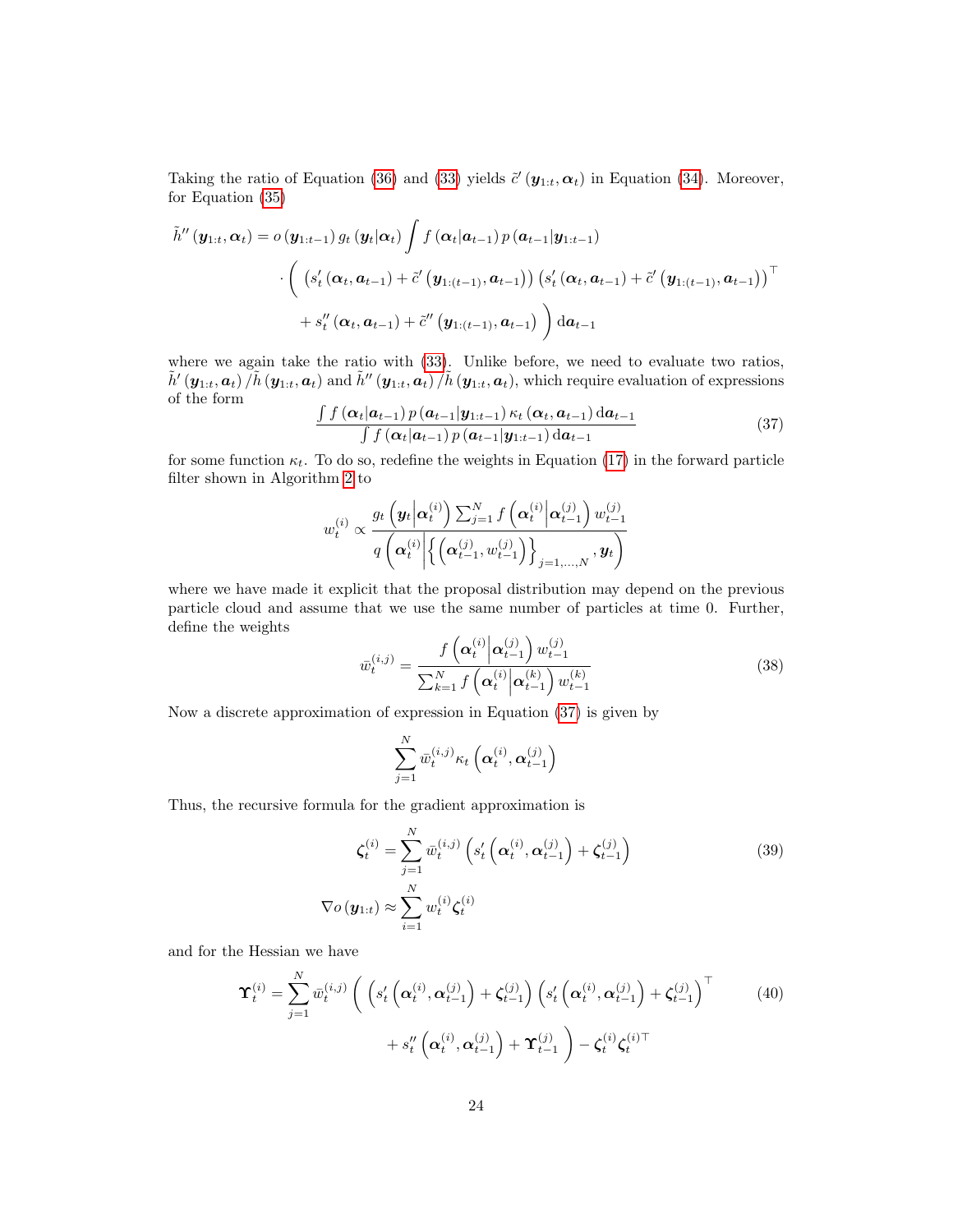such that

$$
\nabla^2 o(\mathbf{y}_{1:t}) \approx \sum_{i=1}^N w_t^{(i)} \left( \zeta_t^{(i)} \zeta_t^{(i)\top} + \Upsilon_t^{(i)} \right) - \nabla o(\mathbf{y}_{1:t}) \nabla o(\mathbf{y}_{1:t})^\top
$$

The issue with the latter method is that the method has an  $\mathcal{O}(N^2)$  computational complexity because of the sums in Equation [\(38\)](#page-23-1), [\(39\)](#page-23-2), and [\(40\)](#page-23-3). A particular type of particle filters that are well suited for approximations like those in Equation [\(37\)](#page-23-0) are the so-called independent particle filters suggest by [Lin et al. \(2005\)](#page-25-11). The key point in these filters is that they use a proposal distribution which only depends on the observed outcome,  $y_t$ , or also the previous particle cloud but not any particular particle.

An alternative to the methods in the dynamichazard package is the mssm package. It contains both the method shown in Cappé et al.  $(2005)$  and the method suggested by [Poyiadjis et al. \(2011\)](#page-26-5) but for more general models. Moreover, the mssm package has an implementation of the dual k-d tree approximation method like in Klaas [et al. \(2006\)](#page-25-9). This reduces the average-case complexity to  $\mathcal{O}(N \log N)$  and thus it allows one to use substantially more particles. Lastly, the mssm also allows for two types of antithetic variables like those suggest by [Durbin and Koopman \(1997\)](#page-25-12). This decreases the variance of the estimates for the same computational cost.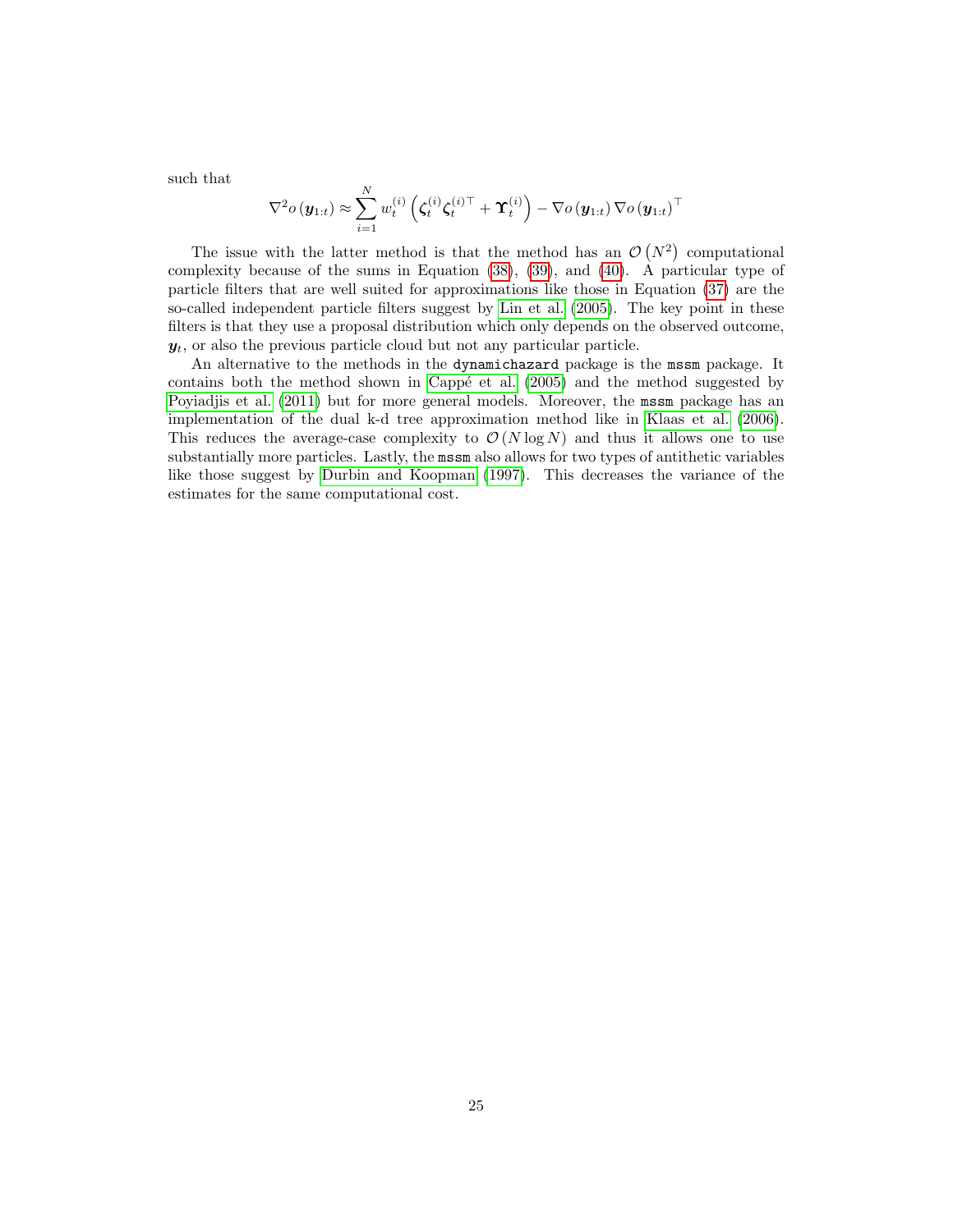### References

- <span id="page-25-4"></span>Mark Briers, Arnaud Doucet, and Simon Maskell. Smoothing algorithms for state– space models. *Annals of the Institute of Statistical Mathematics*, 62(1):61, Jun 2009. ISSN 1572-9052. doi: 10.1007/s10463-009-0236-2. URL [https://doi.org/10.1007/](https://doi.org/10.1007/s10463-009-0236-2) [s10463-009-0236-2](https://doi.org/10.1007/s10463-009-0236-2).
- <span id="page-25-2"></span>Olivier Capp´e, Eric Moulines, and Tobias Ryden. *Inference in Hidden Markov Models*. Springer-Verlag New York, 2005. ISBN 978-0-387-40264-2, 978-1-4419-2319-6.
- <span id="page-25-8"></span>Pierre Del Moral, Arnaud Doucet, and Sumeetpal Singh. Forward smoothing using sequential monte carlo. *arXiv preprint arXiv:1012.5390*, 2010.
- Arthur P Dempster, Nan M Laird, and Donald B Rubin. Maximum likelihood from incomplete data via the EM algorithm. *Journal of the royal statistical society. Series B (methodological)*, pages 1–38, 1977.
- <span id="page-25-7"></span>Randal Douc and Olivier Cappé. Comparison of resampling schemes for particle filtering. In *Image and Signal Processing and Analysis, 2005. ISPA 2005. Proceedings of the 4th International Symposium on*, pages 64–69. IEEE, 2005.
- <span id="page-25-0"></span>Arnaud Doucet and Adam M Johansen. A tutorial on particle filtering and smoothing: Fifteen years later. *Handbook of nonlinear filtering*, 12(656-704):3, 2009.
- <span id="page-25-12"></span>J. Durbin and S. J. Koopman. Monte carlo maximum likelihood estimation for non-Gaussian state space models. *Biometrika*, 84(3):669–684, 1997. ISSN 00063444. URL [http://www.](http://www.jstor.org/stable/2337587) [jstor.org/stable/2337587](http://www.jstor.org/stable/2337587).
- <span id="page-25-3"></span>Paul Fearnhead, David Wyncoll, and Jonathan Tawn. A sequential smoothing algorithm with linear computational cost. *Biometrika*, 97(2):447–464, 2010.
- <span id="page-25-1"></span>Nikolas Kantas, Arnaud Doucet, Sumeetpal S Singh, Jan Maciejowski, Nicolas Chopin, et al. On particle methods for parameter estimation in state-space models. *Statistical science*, 30(3):328–351, 2015.
- <span id="page-25-5"></span>Genshiro Kitagawa. The two-filter formula for smoothing and an implementation of the Gaussian-sum smoother. *Annals of the Institute of Statistical Mathematics*, 46(4):605– 623, Dec 1994. ISSN 1572-9052. doi: 10.1007/BF00773470. URL [https://doi.org/10.](https://doi.org/10.1007/BF00773470) [1007/BF00773470](https://doi.org/10.1007/BF00773470).
- <span id="page-25-6"></span>Genshiro Kitagawa. Monte carlo filter and smoother for non-Gaussian nonlinear state space models. *Journal of computational and graphical statistics*, 5(1):1–25, 1996.
- <span id="page-25-9"></span>Mike Klaas, Mark Briers, Nando De Freitas, Arnaud Doucet, Simon Maskell, and Dustin Lang. Fast particle smoothing: If i had a million particles. In *Proceedings of the 23rd international conference on Machine learning*, pages 481–488. ACM, 2006.
- <span id="page-25-11"></span>Ming T. Lin, Junni L. Zhang, Qiansheng Cheng, and Rong Chen. Independent particle filters. *Journal of the American Statistical Association*, 100(472):1412–1421, 2005. ISSN 01621459. URL <http://www.jstor.org/stable/27590681>.
- <span id="page-25-10"></span>Thomas A. Louis. Finding the observed information matrix when using the EM algorithm. *Journal of the Royal Statistical Society. Series B (Methodological)*, 44(2):226–233, 1982. ISSN 00359246. URL <http://www.jstor.org/stable/2345828>.